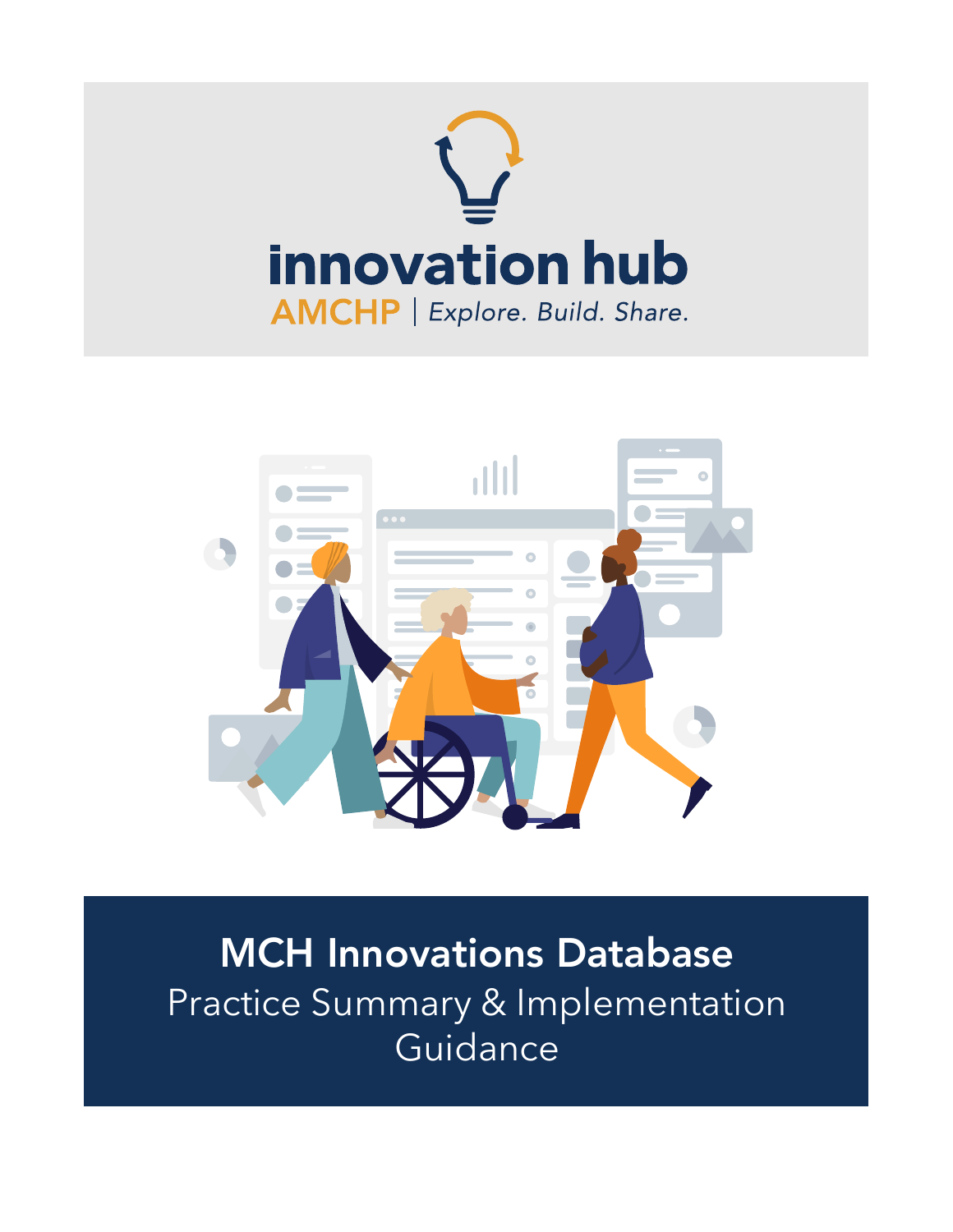# Infant-Toddler Court Teams, based on the ZERO TO THREE Safe Babies Court Team™ Approach

Infant-Toddler Court Teams are a collaborative practice that improves, aligns, and integrates systems and builds community capacity to advance the health and well-being of very young children and their families. The practice is driven by an overarching vision of prevention, in which systemsintegration and capacity-building strengthens family protective factors and addresses the social determinants of health.



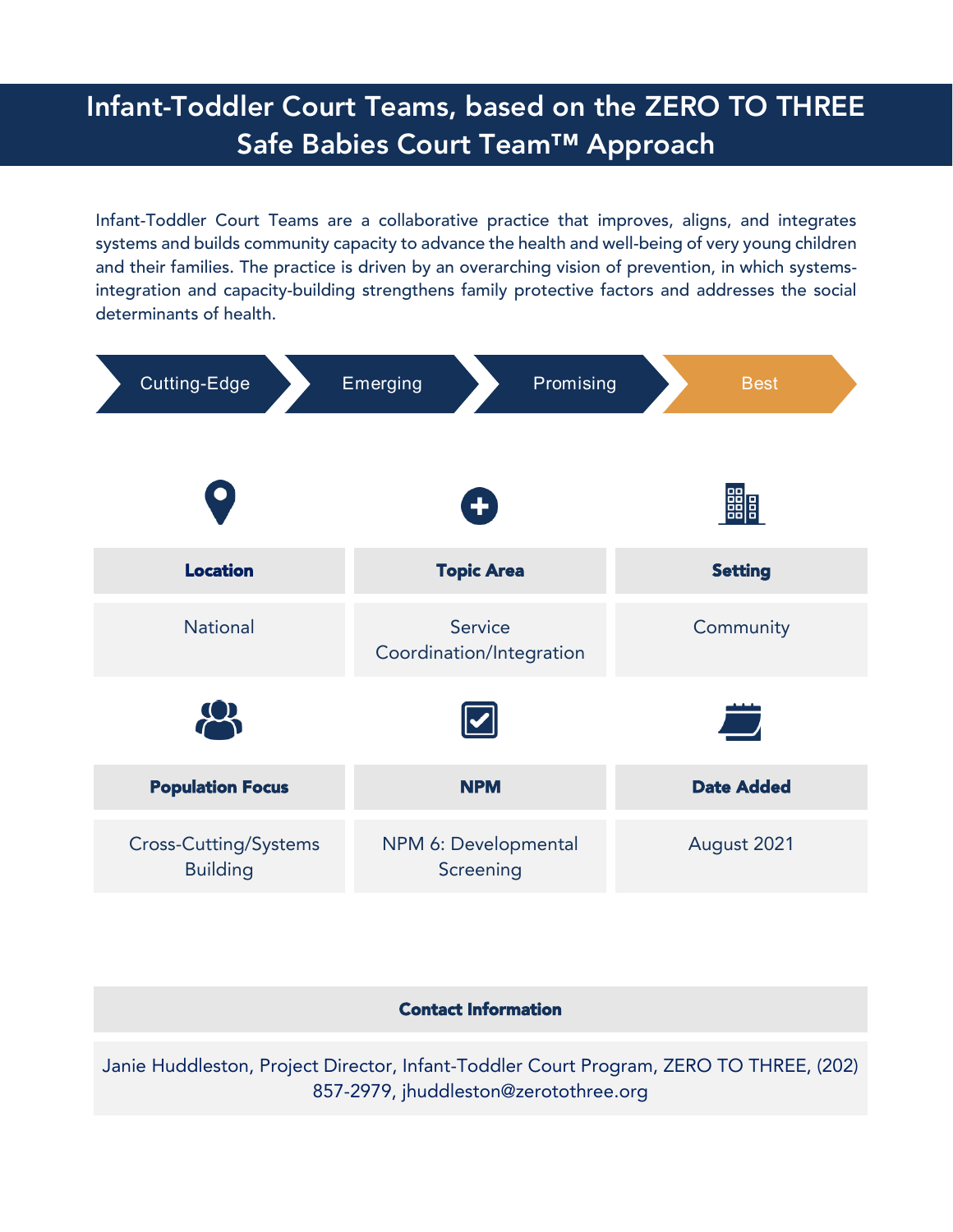# PRACTICE DESCRIPTION

Infant-Toddler Court Teams (ITCTs) are a collaborative practice that improve, align, and integrate systems and builds community capacity to advance the health and well-being of very young children and families who become involved with the child welfare system. Specifically, the target population is children birth to three years of age under dependency court jurisdiction, who are in foster care or at risk of removal, and their families. In the traditional child welfare system, when children are removed from their home, children and parents experience the trauma of separation, a judicial process that is adversarial and punitive rather than collaborative and resiliency-building, and services that can be uncoordinated and do not meet their urgent needs. For children who come to the attention of the child welfare system and are at risk of removal, too often their families do not receive appropriate services and supports that sufficiently build protective factors and children's developmental needs are not identified and addressed. These missed opportunities to intervene in an effective and timely way to support children's developmental health during the critical period of early development can lead to negative long-term physical, psychological, and behavioral outcomes. These are also opportunities lost in terms of strengthening families to prevent maltreatment recurrence, including with siblings or subsequent children, and to promote the family's health and well-being.

More than 15 years ago, in an effort to address these gaps and challenges, a dependency court judge partnered with a psychologist specializing in infant and early childhood mental health to translate the science of early childhood development to change "the usual way of doing business" for young children and their parents in the child welfare system.<sup>1</sup> This groundbreaking work prioritized a therapeutic judicial climate, a collaborative multidisciplinary approach to addressing the needs of the child and parents, timely developmental screening and supports including referral to evidence-based dyadic intervention to repair the parent-child relationship and promote healthy attachment, and a coordinated system of care. ZERO TO THREE built on this early work to develop an innovation called the Safe Babies Court Team™ (SBCT) approach, which takes a fully comprehensive, two-generation, and prevention-driven approach to supporting infants, toddlers, and families involved with the child welfare system – including young children at risk of removal from the home – through cross-system collaboration and problem-solving, trauma-informed family engagement, and enabling services including outreach to improve systems alignment and service integration. At the systems level, the SBCTs promotes infrastructure-building and improvements through active stakeholder collaboration; this systems work includes needs assessment and monitoring, training, policy development, and funding decisions to sustain improvements and build community capacity to meet the needs of young children and their families. In sum, the SBCT approach is driven by an overarching vision of prevention that posits systems- and capacity-building work at both the family and community level will lead to improved social and environmental conditions and community-wide benefits that ultimately will result in lower rates of child abuse and neglect in the first place.

<sup>1</sup> National Public Radio, All Things Considered. (March 3, 2003). *A scientific approach to child custody*. Retrieved from <https://www.npr.org/templates/story/story.php?storyId=1181000>

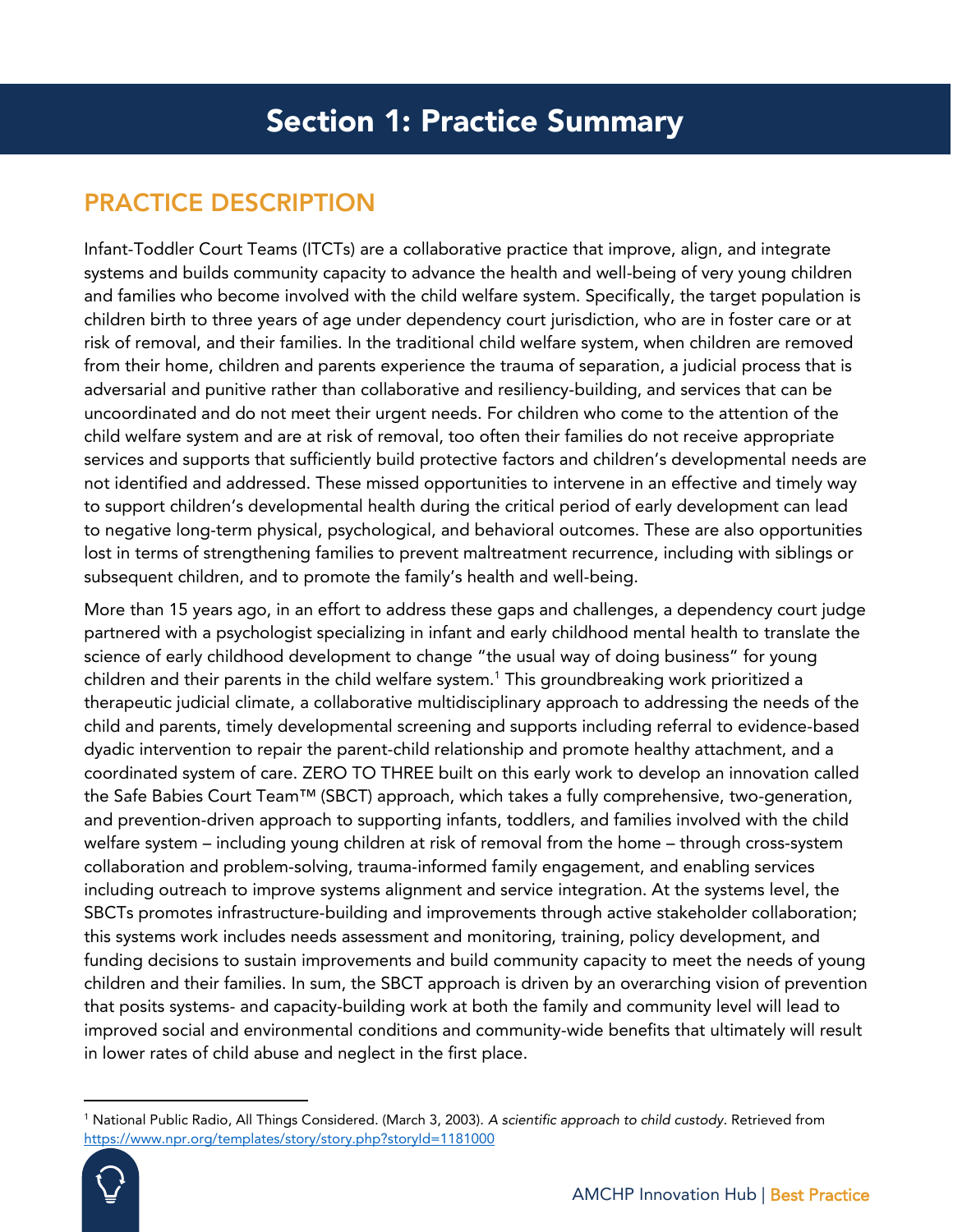In developing the SBCT approach, ZERO TO THREE partnered with experts in the field to integrate the science of early childhood development<sup>2</sup> and infant and early childhood mental health<sup>3</sup> with best practices in the judicial,  $4,5$  child welfare,  $6,7,8$  and legal<sup>9,10</sup> arenas. The result is a set of core components aligned with an overarching strategic framework, which provides the blueprint for ITCTs.<sup>11,12</sup> An important distinguishing feature of the approach is that it was purposefully designed for real-world applicability in the complex and heterogeneous ecology of child welfare and court systems.

Today, ZERO TO THREE serves as the National Resource Center for the Infant-Toddler Court Program (the ITCP), which sits within MCHB's Early Childhood Systems portfolio, providing training and technical assistance to support effective implementation of infant-toddler court teams at 106 local sites located in 31 states – including work with seven state-level teams to build capacity for statewide expansion.<sup>13</sup> This work to support alignment with the SBCT approach is carried out in partnership with the American Bar Association Center on Children and the Law, Center for the Study of Social Policy, National Council of Juvenile and Family Court Judges, and RTI International.

### CORE COMPONENTS & ACTIVITIES

ITCTs are guided by the strategic framework for the SBCT approach, which comprises five practice areas: (1) interdisciplinary, collaborative, and proactive teamwork; (2) enhanced oversight and

<https://www.zerotothree.org/resources/3066-about-the-national-infant-toddler-court-program>



<sup>2</sup> Center on the Developing Child at Harvard University. (2007). *The science of early childhood development (InBrief).* Retrieved from [www.developingchild.harvard.edu](http://www.developingchild.harvard.edu/)

<sup>3</sup> Center on the Developing Child. (2013). *Early childhood mental health (InBrief).* Retrieved from <https://developingchild.harvard.edu/resources/inbrief-early-childhood-mental-health/>

<sup>4</sup> Gatowski, S., Miller, N., Rubin, S., Escher, P., & Maze, C. (2016). *Enhanced resource guidelines: Improving court practice in child abuse and neglect cases.* Reno, NV: National Council of Juvenile and Family Court Judges. Retrieved from <https://www.ncjfcj.org/publications/enhanced-resource-guidelines/>

<sup>5</sup> American Bar Association Center on Children and the Law, National Council on Juvenile and Family Court Judges, & ZERO TO THREE National Policy Center. (2009). *Healthy beginnings, healthy futures: A judge's guide.* Reno, NV: National Council on Juvenile and Family Court Judges.

<sup>6</sup> Child Welfare Information Gateway. (2017). *Supporting brain development in traumatized children and youth.* Washington, DC: U.S. Department of Health and Human Services, Children's Bureau. Retrieved from <https://www.childwelfare.gov/pubPDFs/braindevtrauma.pdf>

<sup>7</sup> Child Welfare Information Gateway. (2018). *Addressing the needs of young children in child welfare: Part C – early intervention services.* Washington, DC: U.S. Department of Health and Human Services, Children's Bureau. Retrieved from <https://www.childwelfare.gov/pubs/partc/>

<sup>8</sup> Child Welfare Information Gateway. (n.d.). *Supporting and preserving families [Website].* Retrieved from <https://www.childwelfare.gov/topics/supporting/>

<sup>9</sup> U.S. Department of Health and Human Services, Administration on Children, Youth, and Families. (January 17, 2017). *Information memorandum (ACYF-CB-IM-17-02): High quality legal representation for all parties in child welfare proceedings.* Retrieved fro[m https://www.acf.hhs.gov/cb/resource/im1702](https://www.acf.hhs.gov/cb/resource/im1702)

<sup>10</sup> Maze, C. (2010, October). *Advocating for very young children in dependency proceedings: The hallmarks of effective, ethical representation.* Washington, DC: American Bar Association Center on Children and the Law. Retrieved from [https://www.americanbar.org/content/dam/aba/administrative/child\\_law/ethical\\_rep.pdf](https://www.americanbar.org/content/dam/aba/administrative/child_law/ethical_rep.pdf)

<sup>11</sup> ZERO TO THREE. (2020). *The Safe Babies Court Team™ Approach: Logic model.* Washington, DC: ZERO TO THREE. Retrieved from<https://www.zerotothree.org/resources/series/national-infant-toddler-court-program>

<sup>12</sup> ZERO TO THREE. (2020). *The Safe Babies Court Team™ Approach: Core components and key activities.* Washington, DC: ZERO TO THREE. Retrieved from <https://www.zerotothree.org/resources/services/the-safe-babies-court-team-approach>

<sup>13</sup> ZERO TO THREE. (n.d.). *About the national Infant-Toddler Court Program* [Website].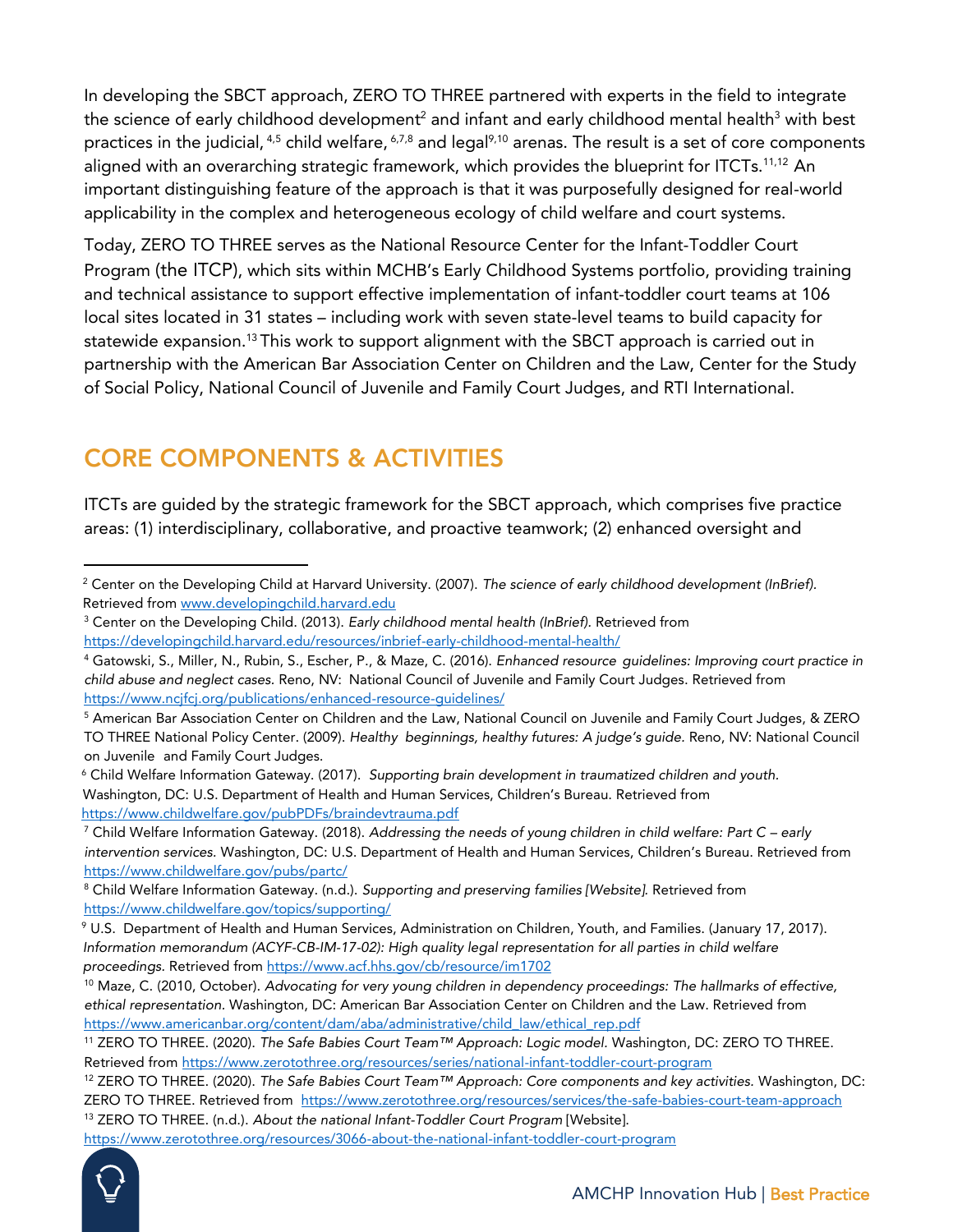collaborative problem-solving; (3) expedited, appropriate, and effective services for children and parents; (4) trauma-responsive support that emphasizes a healing approach in supporting families and building safe, stable, and supportive early caregiving relationships for the very young child; and (5) continuous quality improvement to drive improved practices and outcomes. Embedded in the strategic framework are core components theorized to work synergistically to maximize child, parent, family, and community benefits (see table below). Designed for real-world applicability, effective implementation uses a continuous improvement approach to meeting individual practice and systems change benchmarks.

| <b>Core Components &amp; Practice Activities</b> |                                                                                                                                                                                                                                                                                                                                                                                                                                                                                                                                                                                                                                                                     |                                                                                                                                                                                                                                                                                                                              |  |  |
|--------------------------------------------------|---------------------------------------------------------------------------------------------------------------------------------------------------------------------------------------------------------------------------------------------------------------------------------------------------------------------------------------------------------------------------------------------------------------------------------------------------------------------------------------------------------------------------------------------------------------------------------------------------------------------------------------------------------------------|------------------------------------------------------------------------------------------------------------------------------------------------------------------------------------------------------------------------------------------------------------------------------------------------------------------------------|--|--|
| Core<br><b>Component</b>                         | <b>Activities</b>                                                                                                                                                                                                                                                                                                                                                                                                                                                                                                                                                                                                                                                   | <b>Operational Details</b>                                                                                                                                                                                                                                                                                                   |  |  |
| Judicial and<br>Child Welfare<br>Leadership      | The judge/magistrate and child welfare<br>administrator serve on the Site Leadership Team to<br>support infant-toddler court team (ITCT)<br>implementation and engage in the collaborative<br>work of the Active Community Team to drive<br>systems improvements and gaps in equitable<br>services and supports for children and families                                                                                                                                                                                                                                                                                                                           | Ensure the administrative support for<br>the new practices and procedures<br>required in an ITCT including:<br>Calendaring a special or regular<br>$\bullet$<br>docket for ITCT cases<br>Increasing the frequency of<br>review hearings for ITCT cases                                                                       |  |  |
| Community<br>Coordinator<br>(ITCT-CC)            | Builds and coordinates meaningful community<br>connections between the ITCT and array of local<br>services, resources, and supports<br>Identifies and engages community partners for the<br>Active Community Team (see below)<br>Plays an instrumental role in supporting an<br>effective Active Community Team<br>Helps the Active Community Team use data<br>effectively to identify needed system<br>improvements<br>Helps parents understand court and child welfare<br>processes and empowers self-agency in decision-<br>making<br>Facilitates collaborative problem-solving among<br>the professionals on the Family Team (see below)<br>and with the family | Full-time position, recommended 20<br>families/caseload<br>Requisite knowledge and skills to<br>carry out this role span child and<br>family health and well-being,<br>fundamentals of the child welfare<br>system, collaboration and building<br>relationships, reflective practice, and<br>continuous quality improvement. |  |  |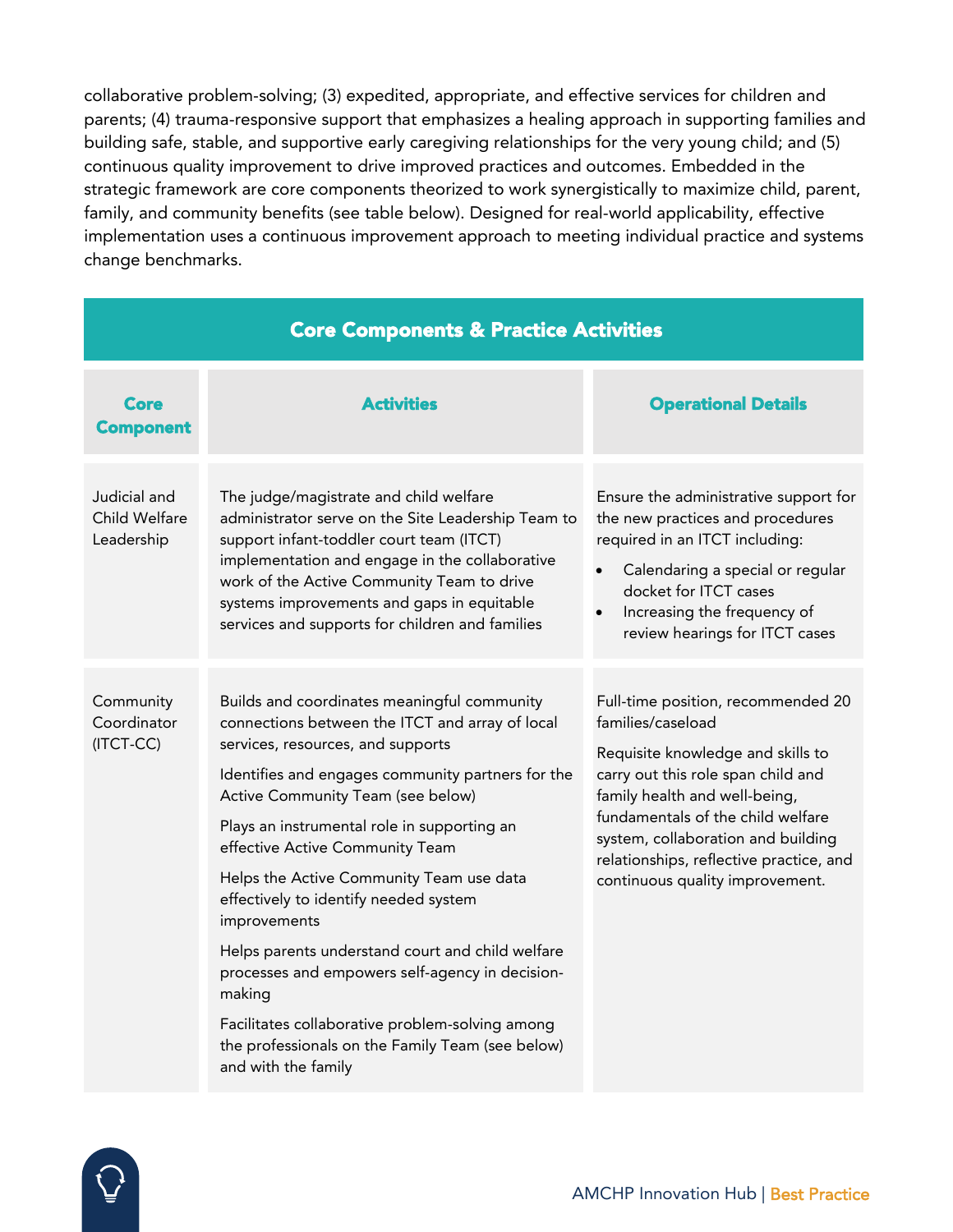|                                                                               | Supports and coordinates child and family access<br>to needed community-based services, resources,<br>and supports<br>Provides a consistent strong voice for the<br>developmental needs of the infant or toddler in<br>case planning and decision-making<br>Promotes a comprehensive and healing approach<br>in addressing the parent's needs and in case<br>planning and decision-making                      |                                                                                                                                                                                                                                                                                                                          |
|-------------------------------------------------------------------------------|----------------------------------------------------------------------------------------------------------------------------------------------------------------------------------------------------------------------------------------------------------------------------------------------------------------------------------------------------------------------------------------------------------------|--------------------------------------------------------------------------------------------------------------------------------------------------------------------------------------------------------------------------------------------------------------------------------------------------------------------------|
| Active<br>Community<br>Team                                                   | Facilitates access to and participates in cross-<br>system trainings<br>Identifies, responds, and monitors gaps in the<br>availability, accessibility, and alignment of services<br>and supports (prevention to treatment continuum)<br>Installs new policies and procedures at the<br>local/county level that reinforce and sustain best<br>practices across systems                                          | The Active Community Team<br>comprises a wide range of<br>community stakeholders<br>Periodic, regular meetings<br>Supported and coordinated by ITCT-<br>CC                                                                                                                                                               |
| Family Team<br>Meetings                                                       | Professionals and family work together as partners,<br>with a major emphasis on empowering parent<br>voice and choice in decision-making<br>Meets regularly and frequently (best practice is<br>monthly)<br>Engages in collaborative problem-solving to<br>expedite timely screenings, assessments, and<br>referrals                                                                                           | Members of the Family Team:<br><b>ITCT-CC</b><br>$\bullet$<br>Parent(s)<br>$\bullet$<br>Family/supports for parent(s)<br>Peer mentors/parent allies<br>$\bullet$<br>Cross-sector professionals<br>$\bullet$<br>including the child welfare<br>caseworker, parent and child<br>attorneys, service providers               |
| Building a<br>Continuum of<br>Services for<br>Children and<br><b>Families</b> | Child and family needs are identified through<br>screening and assessment<br>Services and supports are comprehensive and<br>individualized, addressing the social determinants<br>of health<br>Receipt and timeliness of needed services and<br>supports are closely monitored<br>Partnerships and linkages with community<br>providers facilitate timely referral processes and<br>address barriers to access | Child: Regular well-child visits,<br>screenings, immunizations; Part C-<br>Early Intervention; IECMH services<br>Family: Preventive health care,<br>postpartum care; home visiting;<br>attachment-based clinical<br>interventions; trauma-informed adult<br>mental health and substance use<br>disorder (SUD) treatments |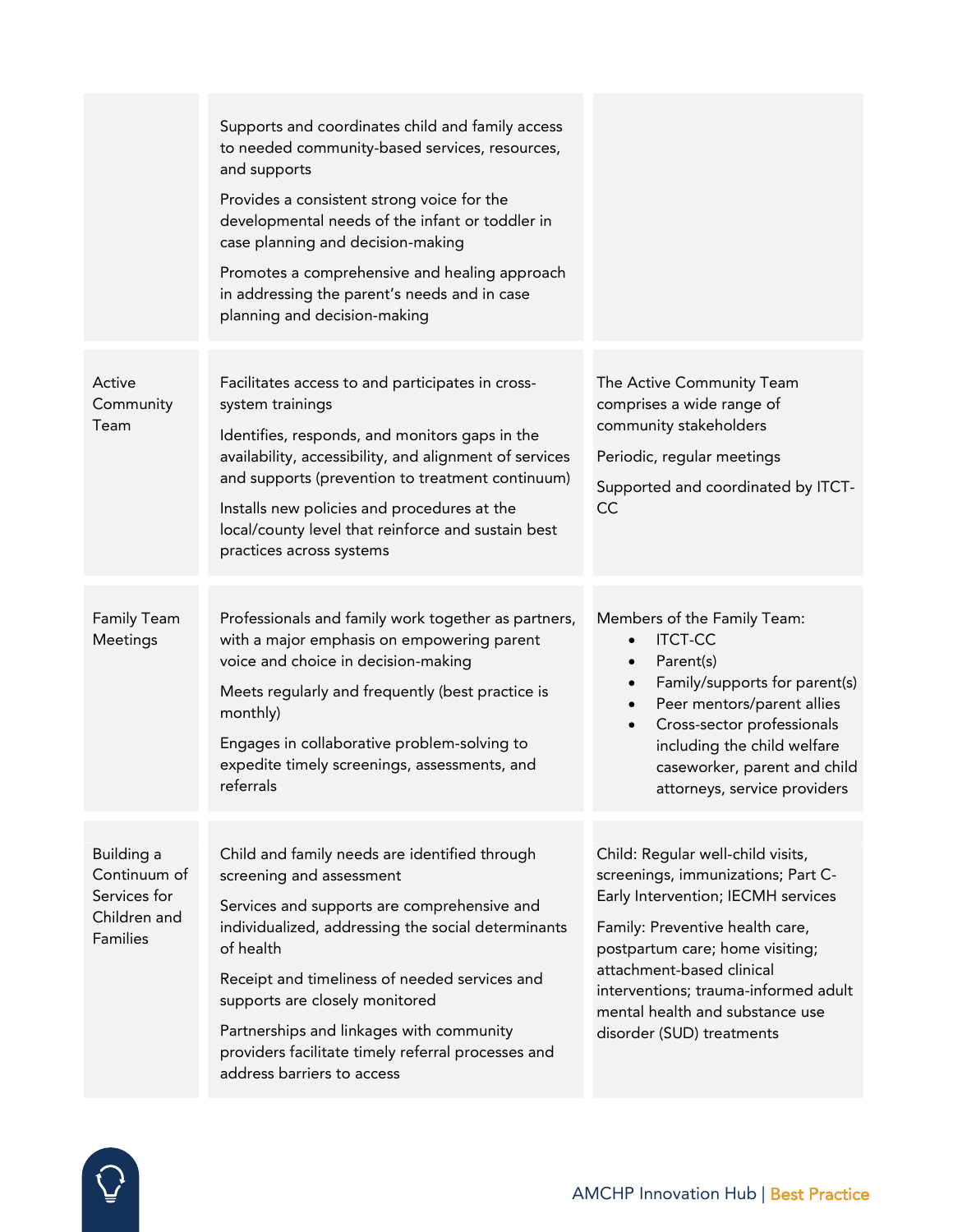| Meeting<br>Parents<br>Where They<br>Are                                                | All professionals working with the family:<br>Foster a compassionate climate that takes a<br>healing, rather than punitive, approach<br>Engage and value parents with kindness and<br>respect in all interactions<br>Respond to parent histories of trauma and<br>adversity and underlying mental health needs<br>Develop awareness of individual bias and structural<br>racism and discrimination<br>Empower parents by creating opportunities to<br>increase their capacity for self-advocacy,<br>confidence, and motivation<br>Build protective factors including parental<br>resilience<br>Shift individual perceptions and bias about<br>substance use disorder (SUD), recognizing SUD as<br>a recurring medical condition that necessitates a<br>therapeutic approach | T/TA focuses on enhancing practices<br>and systems to promote:<br>Family engagement and<br>$\bullet$<br>empowerment<br>Racial equity<br>$\bullet$<br>Social support networks for<br>families<br>Trauma-informed support<br>A healing approach to<br>substance-use disorders |
|----------------------------------------------------------------------------------------|-----------------------------------------------------------------------------------------------------------------------------------------------------------------------------------------------------------------------------------------------------------------------------------------------------------------------------------------------------------------------------------------------------------------------------------------------------------------------------------------------------------------------------------------------------------------------------------------------------------------------------------------------------------------------------------------------------------------------------------------------------------------------------|-----------------------------------------------------------------------------------------------------------------------------------------------------------------------------------------------------------------------------------------------------------------------------|
| Nurturing<br>Parents'<br>Relationships<br>and Building<br>Social<br>Supports           | Formal and informal opportunities for mentoring<br>relationships and social supports for parents, within<br>their community and cultural circle, are cultivated<br>Peer support networks are utilized to help parents<br>navigate the child welfare system and support SUD<br>recovery                                                                                                                                                                                                                                                                                                                                                                                                                                                                                      | ITCTs integrate support from co-<br>parenting programs and peer<br>mentoring programs (such as<br>Washington's Parents for Parents<br>program and the Parent Partner Iowa<br>program)                                                                                       |
| Frequent,<br><b>Quality Family</b><br>Time (for<br>children in<br>out-of-home<br>care) | Family time (formerly called "visitation") is carefully<br>planned to minimize stress and prevent re-<br>traumatization for child and parent<br>Settings are safe and developmentally appropriate,<br>parent feels comfortable, and environment<br>facilitates nurturing interactions<br>Mentoring/coaching is provided to strengthen the<br>parent's sense of agency and capacity for<br>nurturing, protective caregiving                                                                                                                                                                                                                                                                                                                                                  | Occurs immediately following<br>removal and then as frequently as<br>possible (best practice is daily)<br>Utilizes a parent mentor/coach<br>Promotes co-parenting<br>Appropriate settings are<br>identified/developed                                                       |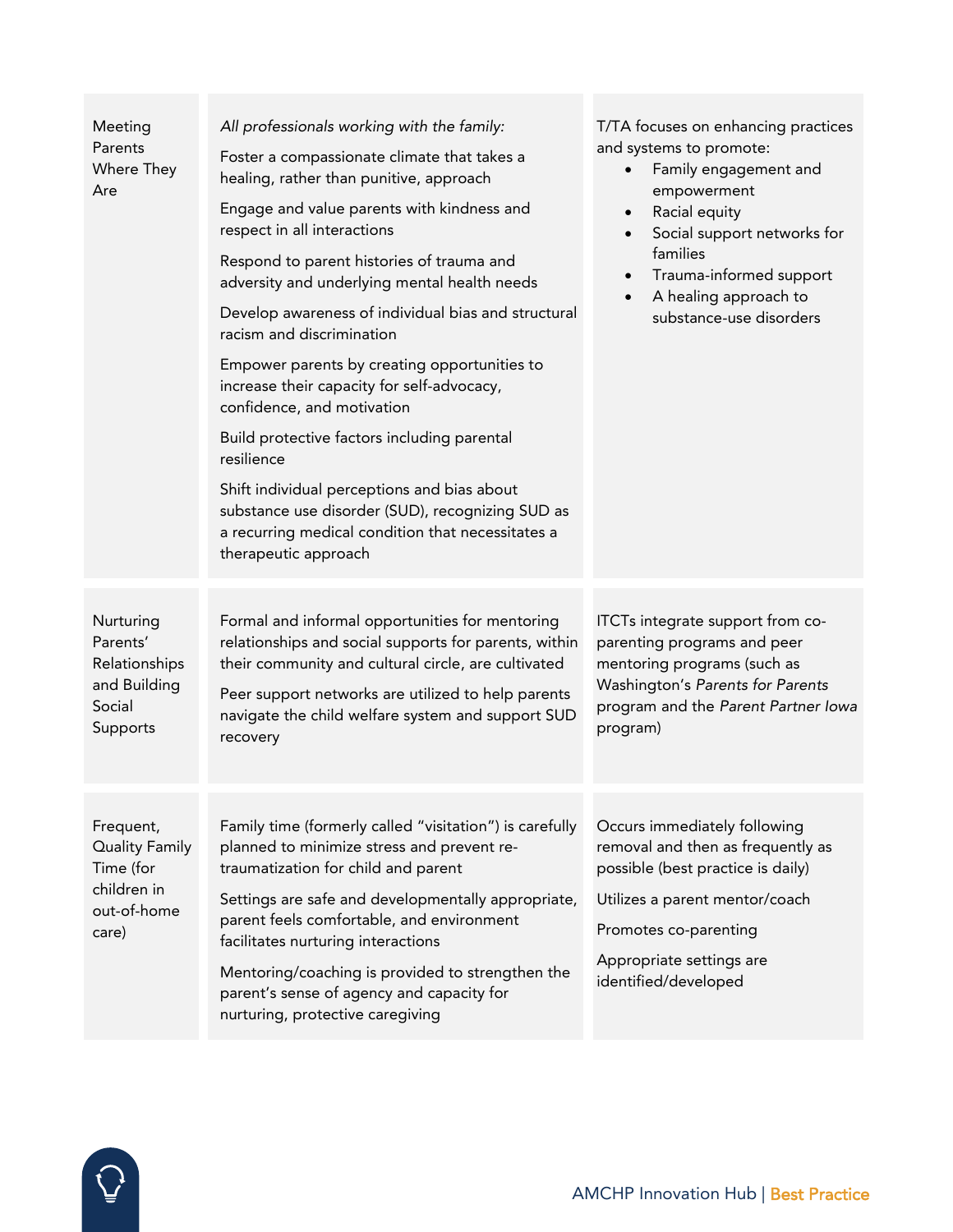| Concurrent<br>Planning                                           | A thoughtful individualized plan is developed early<br>in the case process that focuses on nurturing and<br>protective early caregiving relationships for the<br>child, building parent protective factors, and<br>proactive efforts to promote reunification or other<br>lasting permanency outcomes                                                     | Concurrent planning begins on Day 1<br>of the case, in the context of Family<br><b>Team Meetings</b><br>Parents are actively engaged in the<br>planning                                                                                                                                                                                                               |
|------------------------------------------------------------------|-----------------------------------------------------------------------------------------------------------------------------------------------------------------------------------------------------------------------------------------------------------------------------------------------------------------------------------------------------------|-----------------------------------------------------------------------------------------------------------------------------------------------------------------------------------------------------------------------------------------------------------------------------------------------------------------------------------------------------------------------|
| System<br>Commitment<br>to Continuous<br>Learning<br>Improvement | ITCTs embed a continuous quality improvement<br>(CQI) approach, collecting and using data to track<br>progress and identify areas for improvement with<br>specific attention to racial/ethnic and other<br>disparities<br>Both the Family Team and Active Community share<br>a commitment to using data for needs assessment,<br>monitoring, and planning | Sites receive ongoing training and<br>support on continuous quality<br>improvement methodology<br>Sites complete SBCT Database<br>License Agreement and<br>Confidentiality forms<br>Client intake includes Program and<br>Data Sharing Consent process<br>ITCT-CC (or part-time data analyst)<br>enters data in the national ITCP<br>Database or other state database |

### HEALTH EQUITY

Health equity is a cross-cutting priority of ITCTs, which at their core focus on addressing barriers to services and supports that address the social determinants of health – particularly for children and families of color who experience disparities in timely access to needed services.<sup>14</sup> Attention to equity is embedded throughout the SBCT approach, with both the Active Community Team and Family Team providing powerful platforms for improvements. The Active Community Team commits to the ongoing work of recognizing and dismantling the discriminatory practices and policies across systems that perpetuate disparities through community-based trainings that increase awareness and promote vigilance, monitoring disaggregated data to identify inequities, and carrying out targeted initiatives and intentional systems reform. The Family Team Meetings engage and empower parents in a participatory planning and decision-making process. Family input is not only valued but considered essential; families are not only supported but respected. This process fuels a trusting relationship between the family and professionals, which opens the door to open communication about the family's needs and challenges. The ITCT Community Coordinator plays a critical role in addressing health equity by collecting data to identify progress in meeting children and families' needs; this casebased data is then aggregated and shared with the Active Community Team to identify systems gaps and needed improvements specific to racial/ethnic and other disparities. In a recent national multisite

<sup>14</sup> Osofsky, J.D., Fraser, J.G., and Huffer, A. (2021). The Safe Babies Court Team™ approach: Creating the context for addressing racial inequities in child welfare*. ZERO TO THREE, Vol 42*(1).

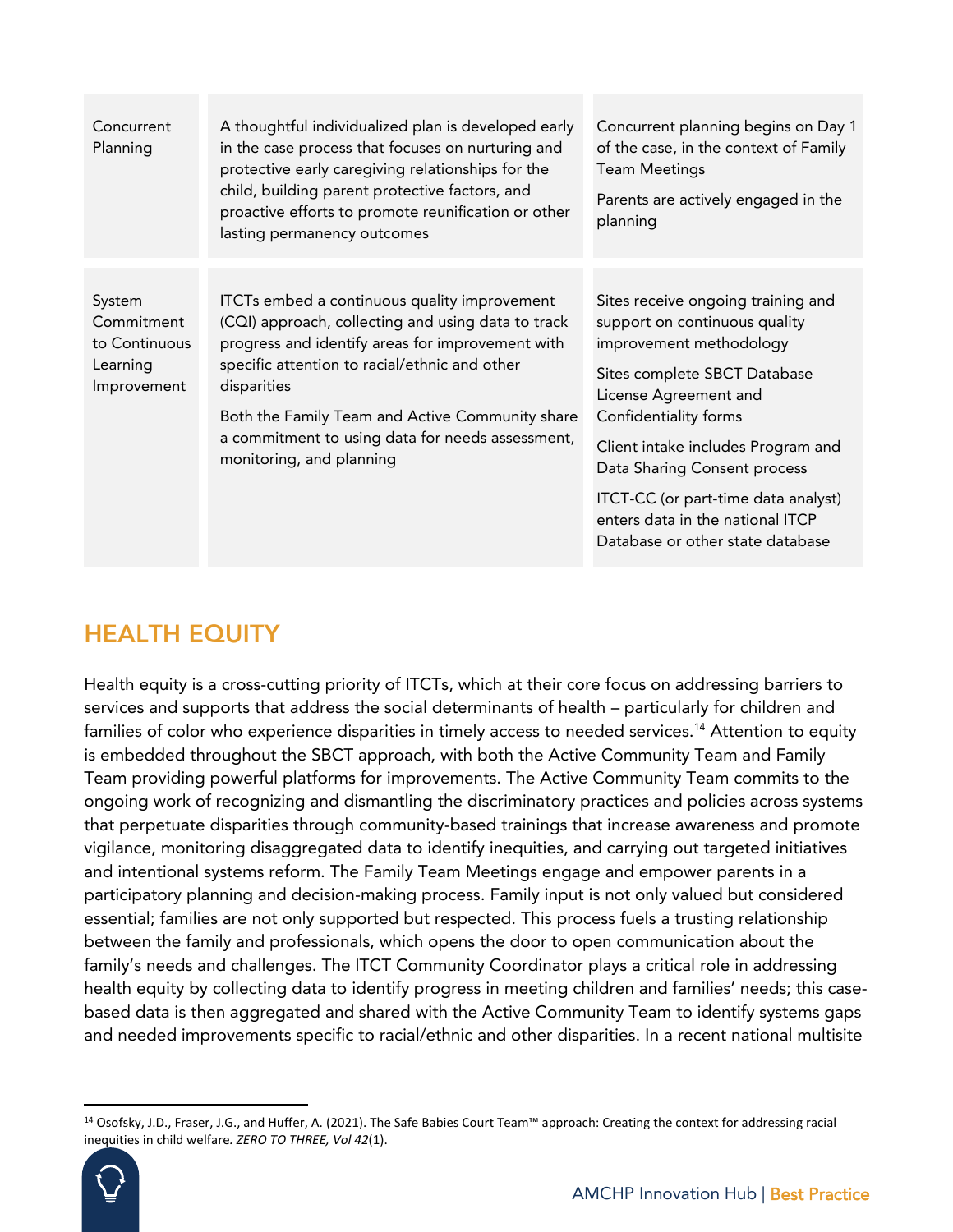evaluation<sup>15,16</sup>, data were analyzed to determine if there were differences in service receipt and placement outcomes by race or ethnicity. The evaluation found no statistically significant differences by race or ethnicity for time from order to service receipt for developmental screening, early intervention, and Child Parent Psychotherapy. Statistically significant differences were also not found for time in foster care by race or ethnicity.

ZERO TO THREE's National Resource Center for the ITCP provides targeted training and technical assistance to support ITCTs in addressing health equity and building equitable systems of care. One major area of work for the Center was the development and ongoing implementation of a selfassessment tool for advancing equity and inclusion in ITCTs. Developed by the Center's consultants/partners, Dr. Marva Lewis at Tulane University in collaboration with experts in race equity in the child welfare system at the Center for the Study of Social Policy, this Race Equity Assessment Tool was designed to drive continuous improvement in ITCTs by fostering 'courageous conversations' about equity in child protective services delivery and dependency court processes.<sup>17</sup> Specifically, the tool guides teams in moving through three fundamental steps: (1) Get the Big Picture – become informed through training, resources, and reviewing national data and trends; (2) Focus on the Local: Lay the Foundation – affirm commitment, ensure representation of diverse perspectives, collect and review local data disaggregated by race and ethnicity; and (3) Focus on the Local: Build the Structure – identify priority areas, develop strategies to address disparities, engage in continuous learning, identify opportunities to institutionalize and scale effective strategies.

The ITCT Race Equity Assessment Tool was originally piloted in 2018 with the ITCT in Pasco County, Florida. The pilot was facilitated by Dr. Lewis and CSSP partners, launching with a two-day training on racial disproportionality and equity. Members of the ITCT and community stakeholders participated through invitation as well as those who expressed interest in moving the work forward. The first day focused on developing a framework for a strategic plan and common vision; the second day focused on the disproportionality in the local child welfare and court system, establishing a safe space for honest and transparent conversations about race. Participants were provided a data template for capturing key data elements key on racial composition of the local child population, child welfare population, and ITCT population and provided a train-the-trainer training about how to discuss and engage with families about their race, ethnicity, and culture. This training highlighted strategies for engaging families to support accurate data collection about race and ethnicity. Child welfare managers responsible for training case management staff in Hillsborough, Pasco, and Pinellas counties and child protection investigators in Pasco County participated in this training. The pilot successfully initiated ongoing race equity assessment and quality improvement work, to achieve the common vision of advancing equity and removing systemic barriers to promote positive outcomes for children and families of color; increased the site's capacity to train workers and community members on engaging families around their race and ethnicity; has implemented strategies to ensure more

<sup>17</sup> Quality Improvement Center for Research-Based Infant-Toddler Court Teams. (2018). *Advancing equitable outcomes for infants and toddlers involved in child welfare.* Washington, DC: ZERO TO THREE. Retrieved from: <https://www.zerotothree.org/resources/3057-equity-and-social-justice-in-child-welfare>



<sup>15</sup> Casanueva, C., Harris, S., Carr, C., Burfeind, C., and Smith, K. (2017). *Final evaluation report of the Quality Improvement Center for Research-Based Infant-Toddler Court Teams.* Research Triangle Park, NC: RTI International.

<sup>16</sup> Casanueva, C., Harris, Carr, C., Burfeind, C., and Smith, K. (2019). *Evaluation in multiple sites of the Safe Babies Court Team™ approach.* Child Welfare, 97(1), 85-107.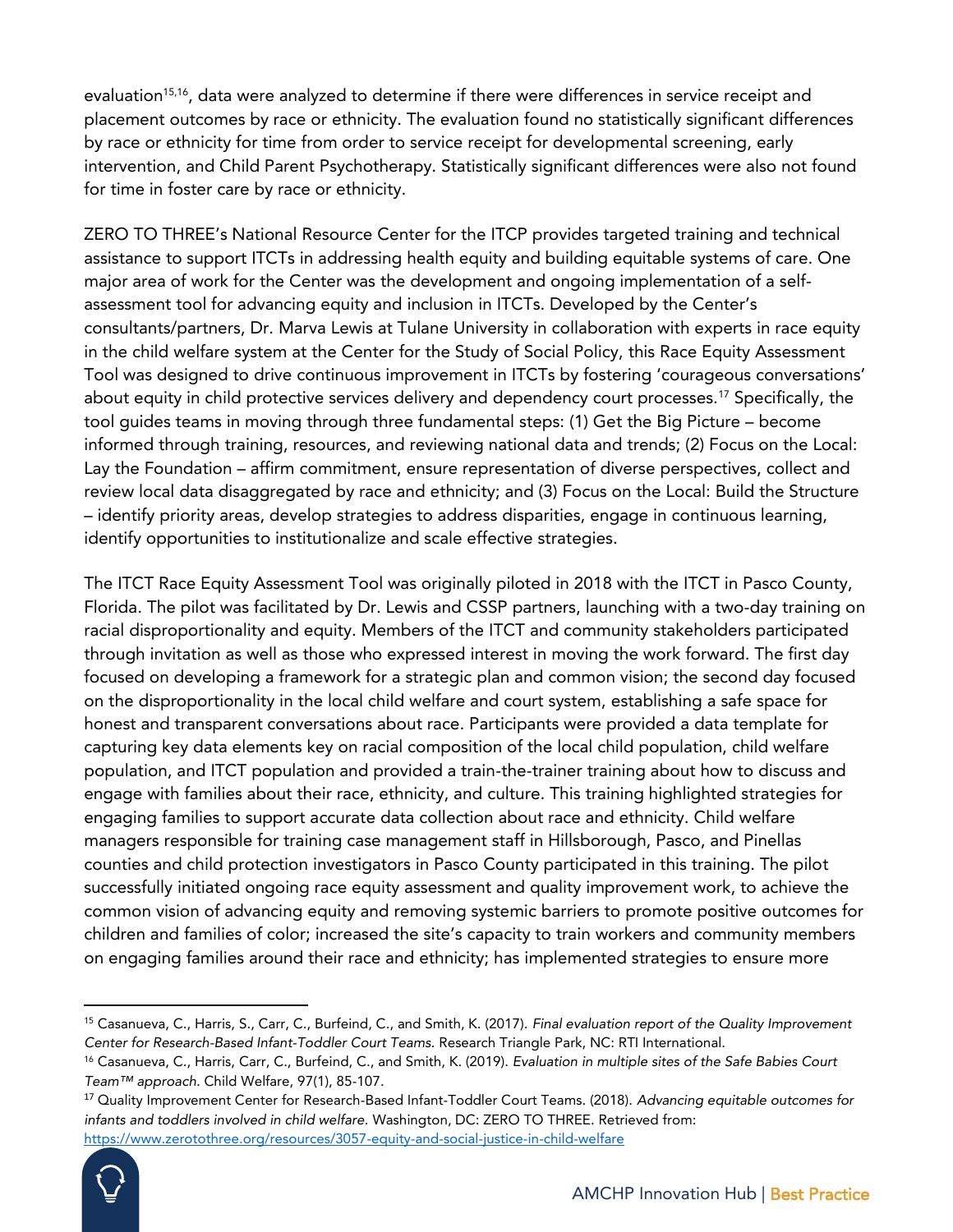accurate data collection; and is able to disaggregate the local child (ages 0-3) population, county child welfare population (ages 0-3), and court team child population by race. The Pasco ITCT has also identified strategies for using the data about positive outcomes for children involved in the ITCT disaggregated by race and ethnicity to advance sustainability efforts. This work also resulted in identifying stakeholders and voices missing from the Active Community Team at the site, who were subsequently invited. Building on the pilot experience in Pasco County, the ITCP is currently supporting two ITCT sites (Palm Beach County and Broward County, Florida) with race equity improvement work guided by the Race Equity Assessment Tool and process.

# EVIDENCE OF EFFECTIVENESS

RTI International is currently conducting a mixed-method multisite evaluation study for the ITCP (2018-2022), a project funded by the Health Resources and Services Administration, Maternal and Child Health Bureau, led by ZERO TO THREE. The study is being conducted by ITCP's external evaluator, RTI International, at 26 evaluation sites across the country. It includes both a process (implementation) and outcomes evaluation. The process evaluation will examine ITCT implementation facilitators and barriers and factors/processes supporting the development of state-level leadership teams for supporting statewide expansion. Data for the process evaluation is being collected through baseline and follow-up stakeholder surveys on collaboration and implementation as well as in-depth baseline and follow-up phone interviews with stakeholders (qualitative data). The outcomes evaluation is being conducted at 10 ITCT sites will assess outcomes related to parent and child health and well-being, maltreatment recurrence, removal from the home, number of out-of-home placements, and permanency. A quasi-experimental design is being used for the outcomes evaluation using a matched comparison group from the National Survey of Child and Adolescent Well-Being, the only nationally representative sample of children involved with the child welfare system. The comparison group will be created by using propensity score matching to select a subsample of infants and toddlers with a maltreatment investigation and a placement history similar to the children served in ITCT sites during the study period.

A previous national multisite evaluation study, also conducted by RTI International, was conducted between 2015 and 2017.  $^{\rm 18,19}$  This mixed-method study included a process evaluation using pre/post in-depth stakeholder interviews and web-based surveys as well as observations of court hearings, Family Team Meetings, and Active Community Team meetings. The outcome evaluation used a nonexperimental design with secondary data analysis of data entered by Community Coordinators in a national database administered by ZERO TO THREE at the ten participating sites. The results of that study, which demonstrated improvement in outcomes for both children and parents participating in ITCTs, are described below.

<sup>19</sup> Casanueva, C., Harris, Carr, C., Burfeind, C., and Smith, K. (2019). *Evaluation in multiple sites of the Safe Babies Court Team™ approach.* Child Welfare, 97(1), 85-107.



<sup>18</sup> Casanueva, C., Harris, S., Carr, C., Burfeind, C., and Smith, K. (2017). *Final evaluation report of the Quality Improvement Center for Research-Based Infant-Toddler Court Teams.* Research Triangle Park, NC: RTI International.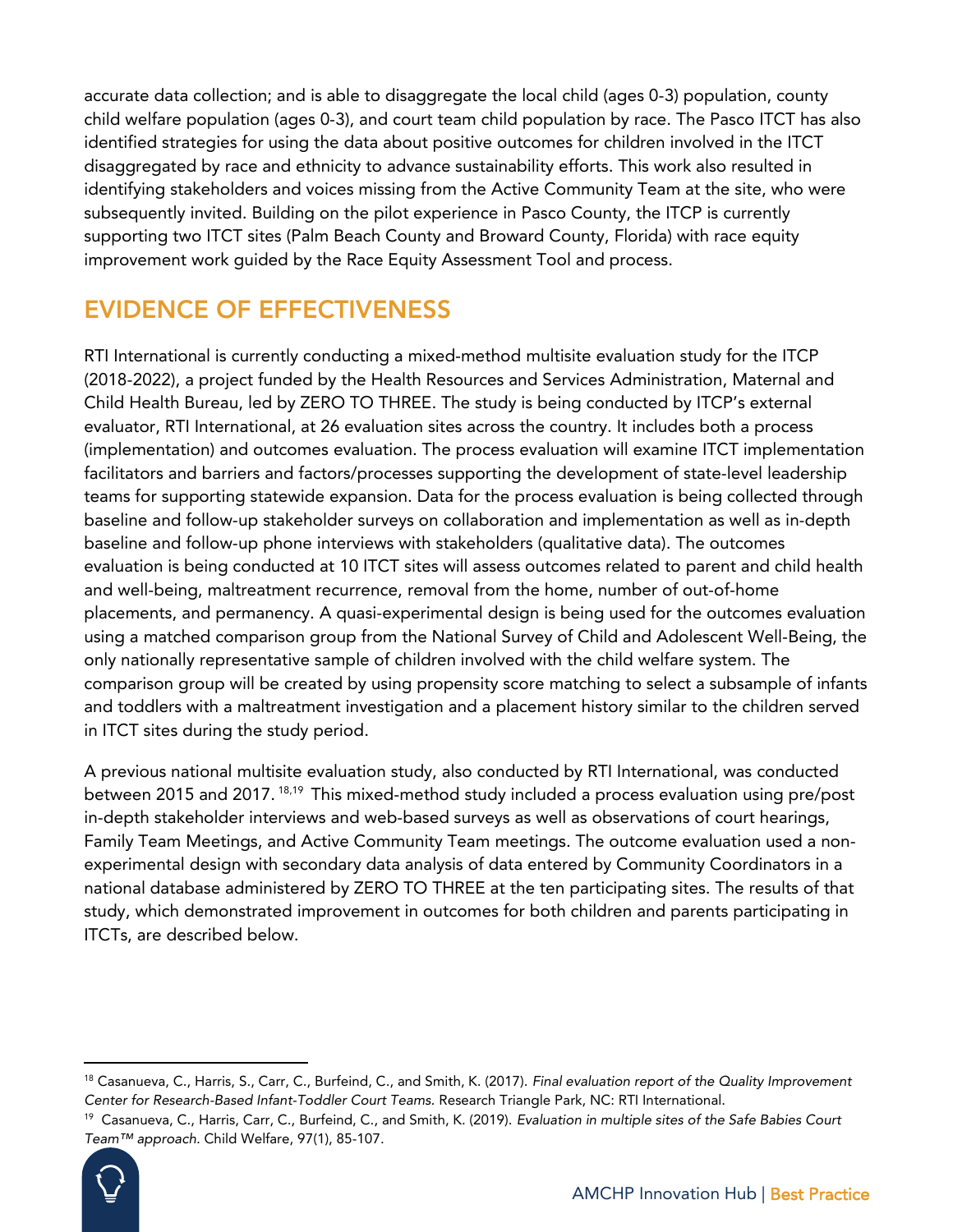### *Child- and Family-Level Outcomes:*

1) Improved identification of and services to address child's developmental and emotional needs: ITCT staff received trainings and TA aimed at increasing understanding of the developmental needs of young children, the importance of systematic and timely screening and referral, and appropriate services and supports to improve children's developmental health. Based on the ASQ-3 data, more than 70% of children in the study had one or more developmental areas that needed to be monitored or that fell below normal development at entry into the ITCT program. Overall, about 85% of children participating in an ITCT who needed a screening received a developmental screening within 60 days. Close to 90% of children and caregivers (parent and/or foster parent) who were referred for evidencebased trauma-specific treatment (Child-Parent Psychotherapy or CPP) had their first appointment within 60 days. There were no statistically significant differences by race or ethnicity across sites comparing time from court order for services to service receipt for developmental screening, early intervention, and CPP (see table below). Overall, more than 80% of children who needed services received those services within the first 60 days from court order or referral to service.

| Race/Ethnicity | Total |      | Developmental<br>Screening <sup>a</sup><br>$N = 214$ | Early Intervention <sup>b</sup><br>$N = 135$ | <b>Child-Parent</b><br>Psychotherapy <sup>c</sup><br>$N = 114$ |
|----------------|-------|------|------------------------------------------------------|----------------------------------------------|----------------------------------------------------------------|
|                | N     | %    | %                                                    | %                                            | %                                                              |
| Total          | 242   | 100  | 86.5                                                 | 83.7                                         | 88.6                                                           |
| Hispanic       | 14    | 5.8  | 68.4                                                 | 76.9                                         | 92.9                                                           |
| <b>Black</b>   | 52    | 21.5 | 84.6                                                 | 77.4                                         | 86.9                                                           |
| White          | 121   | 50.0 | 88.2                                                 | 87.5                                         | 88.4                                                           |
| Other          | 55    | 22.7 | 93.9                                                 | 81.8                                         | 87.5                                                           |

<sup>a</sup>Chi-Square: df (3), 7.28, *p* = 0.06. <sup>b</sup>Chi-Square: df (3), 2.21, *p* = .53. *Chi-Square: df (3), 0.32, p* = .96. NOTE*: N*'s reflect the number of children identified as needing the service.

2) Improved identification of and services to address parent needs: Among the array of services needed by parents, the highest need was related to substance use disorder: 75% of parents needed substance use screening, 66.9% needed parent education, 55.6% needed mental health screening, and 45.6% needed mental health counseling. Parents also needed services for basic needs including housing (16.6%), childcare (14.8%), and transportation (9.5%). For those in need, 90.9% received a screening for substance use disorder. Of those identified in need of treatment, 95.2% received outpatient services; a small number were identified as in need and received inpatient treatment. Among those in need of mental health screening, 96.7% received mental health screening; of those parents, 84.2% were referred for and received a psychological evaluation and 87.5% were referred for and received a psychiatric evaluation. Close to 95% of parents in need received mental health counseling. Over 90% (93.5%) received parent education. Receipt of needed services among parents served at ITCT sites contrasts with the 61% of mothers and 46% of fathers receiving appropriate

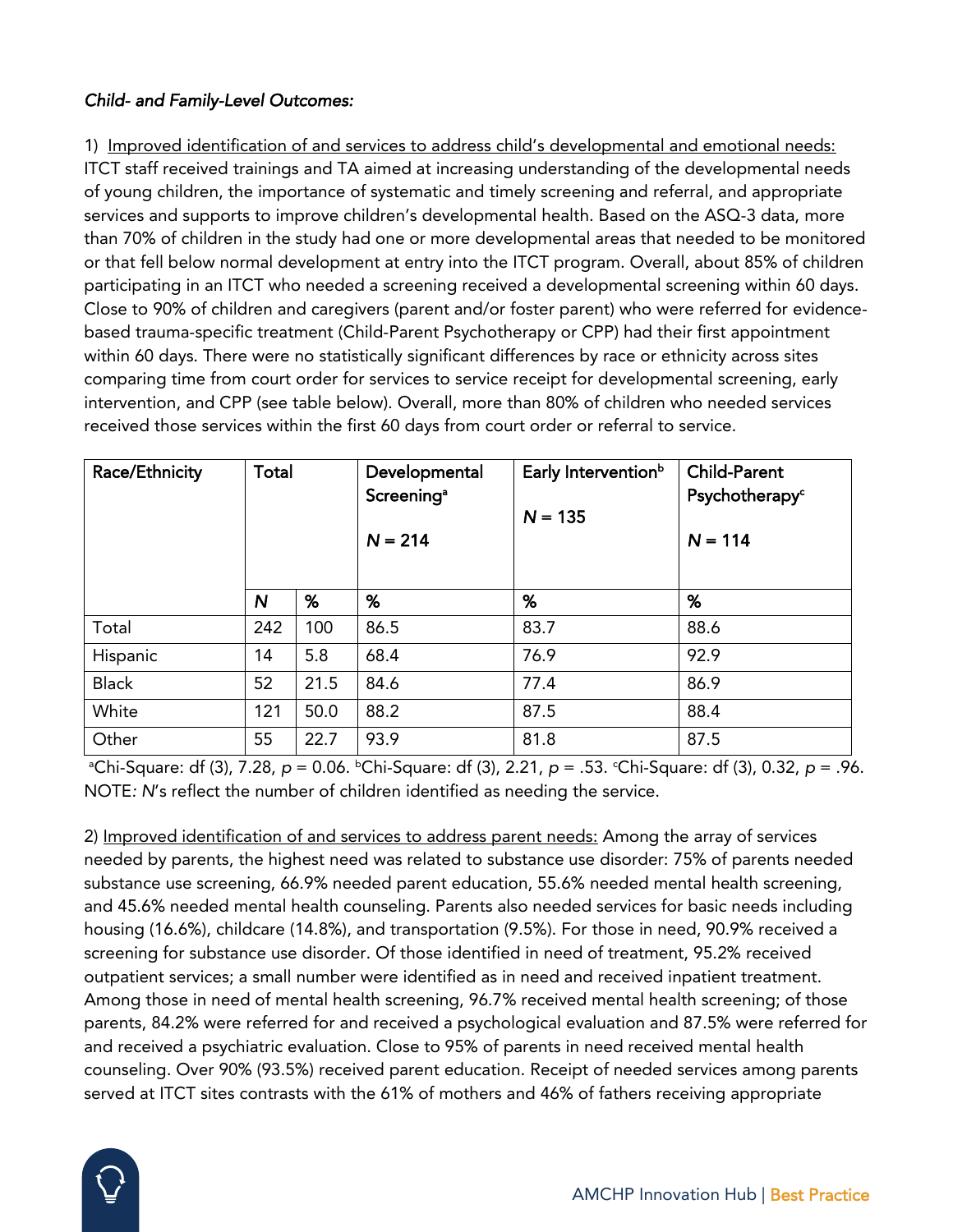services as reported in the preliminary CFSR 3 results.<sup>20</sup> While Community Coordinators attributed some delays to limited availability of service in the area, there were also cases for which it took time for parents to engage in the service. Overall, close to 80% of parents received needed services within 30 days of the court order or referral. For mental health screening, time to service receipt was less than a week for 63.8% and 7 to 30 days for 17.0% of parents. Time to receipt of the first mental health service (including mental health counseling, mental health medication management, and family counseling) was less than a week for 53.9% of parents and 7 to 30 days for 26.2%, and for the first substance use disorder treatment service (including inpatient with or without children and outpatient services) was less than a week for 73.8% of parents and 7 to 30 days for 11.3% of parents.

3) Improved support for the provision of Evidence-Based Programs (EBPs): The primary EBP for ITCT cases was the dyadic, attachment-based intervention Child-Parent Psychotherapy<sup>21,22</sup> At most sites, an important change in practice was to make CPP a key referral and work with families to support their engagement and participation in this service. A central goal of CPP is to strengthen and heal the parent-child relationship, helping parents to understand how best to help their young child to feel safe and secure. CPP helps parents learn that a child's "behavior has meaning" and, with that understanding, to help their children name and cope with strong and scary feelings. Most stakeholders spoke highly of CPP and its positive impact on parents and children. Court hearing and family team meeting observations captured positive statements about CPP made by parents, as well as examples of progress made through the therapeutic process. During the demonstration project period, many sites began work to build capacity in their network of service providers to offer CPP.

4) Placement stability: Judicial leadership, one of the SBCT core components, is critical for placement stability and setting expectations for parents and out-of-home caregivers that a safe, stable, nurturing environment be maintained for the young child. Across all sites, 59.5% of children had one placement, 26.5% had two placements, and 14.0% had three or more placements after removal from the home. Among children in out-of-home care for less than 12 months, 94.2% had no more than two placements, while 79.4% of those in care from 12-23 months had no more than two placements. Analysis by race and ethnicity showed no statistically significant differences in placement change or length of time in foster care.

5) Low maltreatment recurrence: Child safety analysis followed the CFSR 3 definition provided in the federal registry. For Safe Performance Area 2, recurrence of maltreatment should respond to the following question: "Of all children who were victims of substantiated or indicated maltreatment allegation during a 12-month period, what percent were victims of another substantiated or indicated maltreatment allegation within the next 12 months?"<sup>23</sup> The national standard established for Safety Performance Area 2 sets recurrence of maltreatment at no more than 9.1%. The recurrence of maltreatment among children served at the ITCT demonstration project was 1.2% (3 out of 242

<sup>23</sup> Administration for Children and Families. (2015). *Statewide data indicators and national standards for child and family services reviews.* Retrieved from<https://www.acf.hhs.gov/cb/monitoring/child-family-services-reviews>



<sup>20</sup> Administration for Children and Families, Children's Bureau. (2017). *Child and Family Services Reviews: Round 3 findings 2015-2016.* Retrieved from<https://www.acf.hhs.gov/cb/resource/cfsr-round3-findings-2015-2016>

<sup>21</sup> Lieberman, A., Ghosh Ippen, C., & Van Horn, P. (2015). *Don't hit my mommy! A manual for Child-Parent Psychotherapy for young children exposed to violence and other trauma (2nd Edition).* Washington, DC: ZERO TO THREE Press.

<sup>&</sup>lt;sup>22</sup> Lieberman, A., & Van Horn, P. (2008). Psychotherapy with infants and young children: Repairing the effects of stress and trauma on early attachment. New York, NY: The Guildford Press.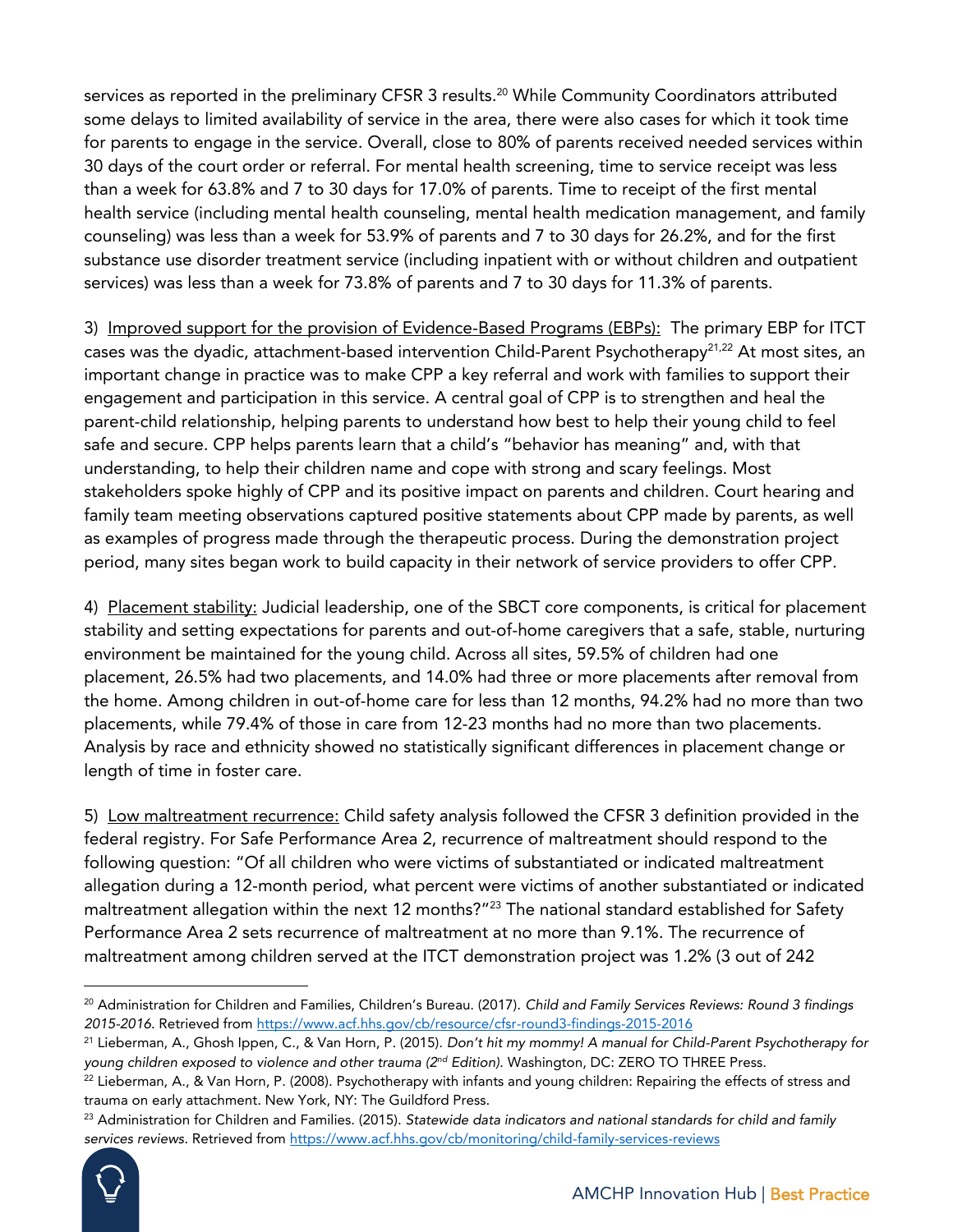cases). Subsequent analysis conducted at a later point, that included 188 additional ITCT cases, demonstrated an even lower rate of recurrence of 0.7% (3 children/two families, out of 430 cases).<sup>24</sup>

6) Permanency in 12 months: Among 137 children with closed cases followed up to June 2018, 78.1% reached permanency within 12 months following the current CFSR 3 definition of Permanency Performance Area 1: Permanency in 12 months for children entering foster care. Close to half of children were reunified with parents (48.9%), over a quarter were adopted (28.2%), 17.8% were placed with a fit and willing relative, and 5.2% reached another type of permanency (e.g., legal guardianship). Over half of parents retained parental rights (53%), 11.2% relinquished parental rights, 22.4% had termination of parental rights, and 13.4% transferred the custody of the child. There were no significant differences for permanency within 12 months, type of permanency, and parental rights by child's race or ethnicity.

### *Findings from the stakeholder-level and system-level process evaluation:*

*Evaluation Question #1: What factors and strategies were associated with successful partnership and collaborative efforts to implement or sustain an ITCT using the SBCT approach?*

Stakeholders reported that partnerships and collaboration improved across sites due to several critical factors. First, stakeholders identified the importance of a judge's role in bringing a team together, ensuring a large and diverse stakeholder group, and leveraging other initiatives to help grow and diversify the stakeholder group. The evaluators also observed how judges played an important role personally engaging stakeholders before, during, and after stakeholder meetings. Second, stakeholders identified a strong Community Coordinator as vital to successful partnership and collaborative efforts due to their leadership role on the ITCT – a role that includes facilitating collaboration across professionals representing different sectors and systems and building a continuum of services for infants, toddlers, and their families facilitated by this collaboration. Evaluator observations of family team meetings also noted how important the Community Coordinator was in ensuring neutral facilitation and actively engaging parents and service providers in productive and often difficult discussions. The Community Coordinator also organized and facilitated stakeholder group meetings at several sites, and evaluators observed their personal connections with stakeholders – greeting stakeholders before the meeting and talking with stakeholders afterwards. The third critical factor critical to the success of partnerships and collaborative efforts was buy-in from stakeholders, particularly those with decision-making power, such as the judge and the senior management of agencies. Knowledge about child and parent trauma, infant and early childhood mental health and attachment, early childhood development, and other topics addressed in training provided by the ZERO TO THREE was identified by stakeholders as essential for that buy-in. The training, and TA, strengthened professional development and created a shared knowledge base across professionals that, in turn, contributed to a shared vision and sense of partnership and value in the work. This fostered improved communication across the many professionals involved in a case.

<sup>24</sup> *Quality Improvement Center for Infant-Toddler Court Teams. (2018). Making a Difference in the Lives of Families: The Safe Babies Court Team™ Approach. [Infographic]. Available at <https://www.zerotothree.org/resources/3059-evaluation>* 

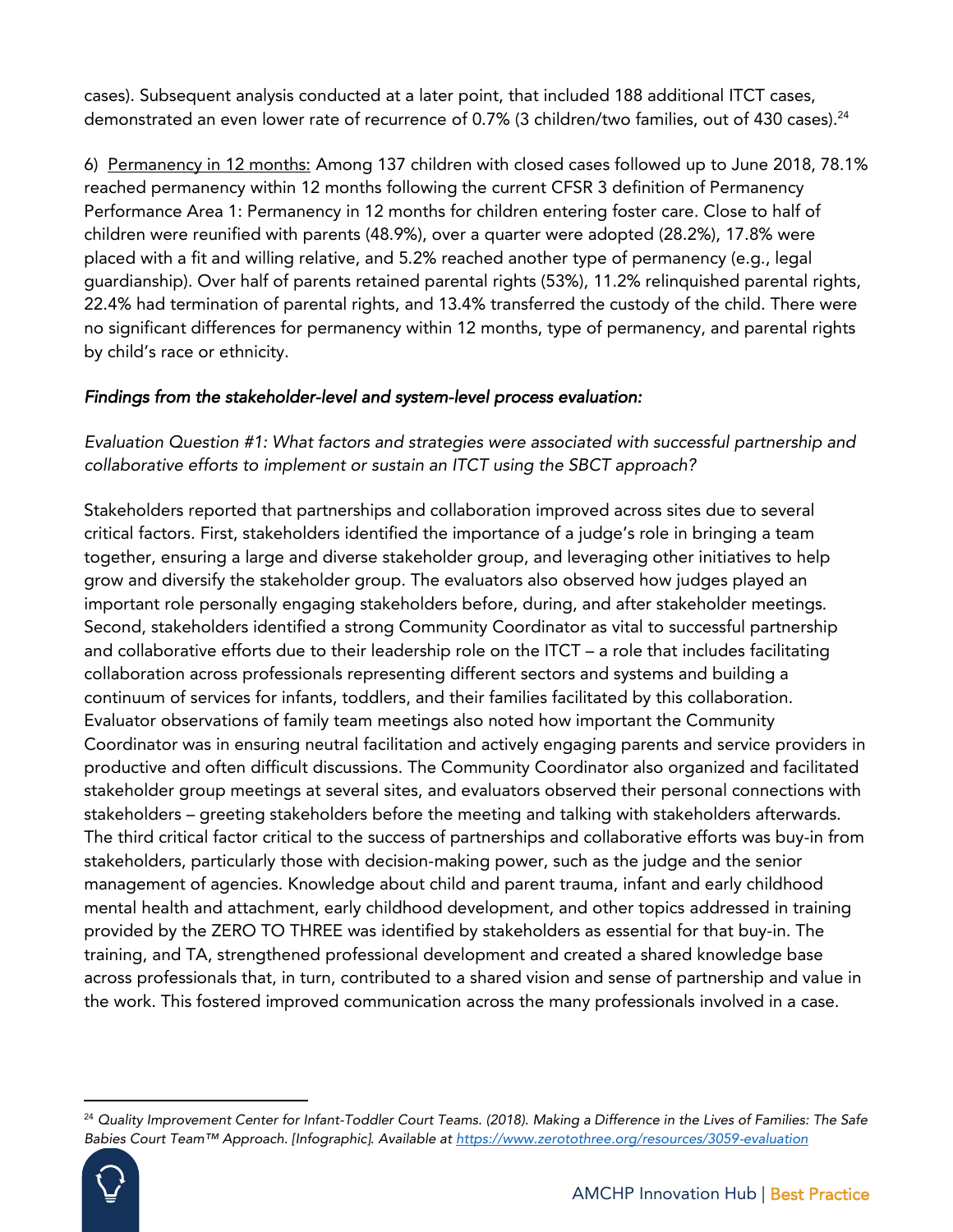*Evaluation Question #2: To what extent is there evidence that better practice is underway at each site, reflecting implementation of the SBCT approach?*

Most sites demonstrated improvements in practice and reported modifying policies to support those practices. The largest gains were in practice were in the areas of communication and collaboration among cross-sector professionals. Other improvements included more frequent court hearings and implementation of monthly family team meetings. Most sites reported that parent-child contact (visitation) was occurring more frequently, and that the quality of contact was improved (e.g., employing coaching during visits to help build nurturing, responsive parenting skills). More than 70% of children had a visitation plan that recommended frequent parent-child contact, either at 3-5 times per week (45.7%) or daily (25.4%). Nearly 60% of children and parents experienced weekly contact, with 25.6% daily and 34.5% at 3-5 times per week. Based on observations of court hearings and family team meetings, as well as stakeholder reports, parents were highly engaged and valued – encouraged to speak, ask questions, and share their concerns during both. Professionals on the Family Team reported continually looking for ways to improve their practice and the ITCT by seeking feedback from parents. To reduce placement changes, many sites implemented new procedures emphasizing family placements. In most sites, the judge changed their practice to make conversations about placement stability central in court hearings and to monitor that child welfare decisions were thoughtful about placement changes. Many sites established procedures for 'frontloading' referrals and services; as an example, some sites changed procedures to appoint a Court-Appointed Special Advocate automatically to ITCT cases so that the child's needs could be advocated for as early as possible in the court process.

In terms of systems-level improvements, large and diverse stakeholder groups were developed at each site that were meeting frequently (at least monthly). These meetings were used to review and discuss the ITCT policies and procedures, case and systems issues, gaps in availability and accessibility of community resources, as well as to discuss upcoming trainings and relevant research. Many sites' stakeholder groups had created workgroups that were meeting regularly to address specific issues. Across sites, stakeholders reported how training and TA provided by ZERO TO THREE resulted in their being more informed about the needs of infants and toddlers in foster care; attachment and infant/early childhood mental health; the impact of child maltreatment, trauma, and placements; and how a parent and family's trauma history and historical trauma affect the individual and community.

### *Evaluation Question #3: What organizational and systems conditions have been necessary to support the implementation of the sites' selected evidence-based program(s)?*

Most sites reported that they used Child-Parent Psychotherapy (CPP) as their EBP of choice for the ITCT. Some sites also reported using Parent-Child Interaction Therapy and Circle of Security. Stakeholders identified multiple factors supporting the implementation and sustainability of these EBPs including the need for education about what an EBP is and why it's important that an intervention program be evidence-based; this fosters buy-in, particularly by the judge. Also, building capacity to increase the availability of providers, as well as administrative support at the providers' agency to allow for the additional time associated with training and implementing the EBP, were also identified as critical.

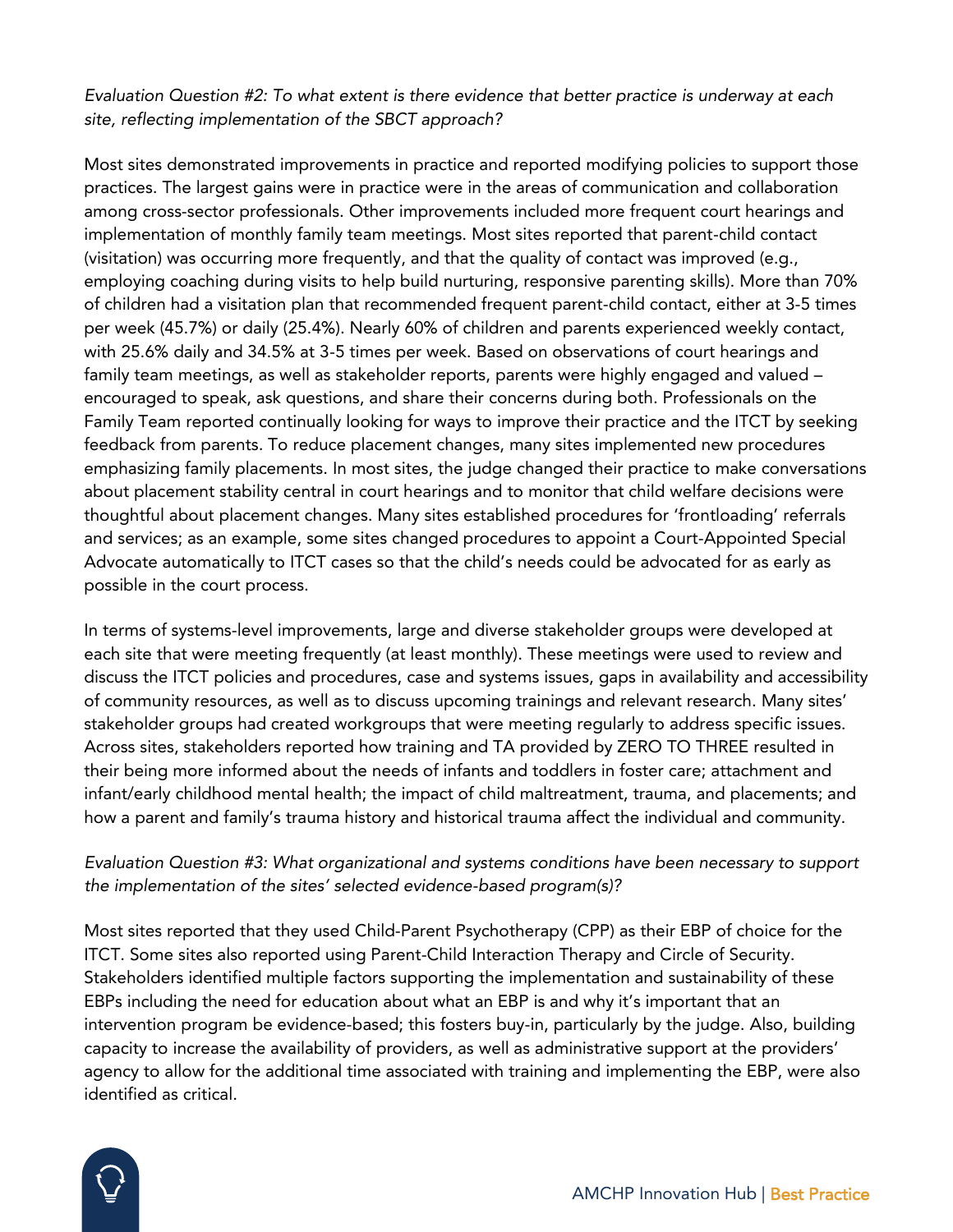*Evaluation Question #4: To what extent are there observable changes in roles and behaviors of ITCT members during hearings?*

Positive changes in roles and behaviors of ITCTs during court hearings were identified in stakeholder interviews and observations of court hearings. For most sites, court hearings were used as an opportunity to collaborate in identifying and solving problems. Judges asked more questions to identify needs and issues of both children and their parents, set an expectation for a kinder and more healing climate in the courtroom, demonstrated respect and sought to engage parents by speaking directly to them and using simple language that was readily understandable, and frequently checked with parents to make sure they understood what was being discussed in court and how it would affect them and their child. The judge's increased knowledge and understanding about trauma was demonstrated in observations of judges acknowledging the trauma that parents had experienced in their own lives and the role it played in their current situation. Other professionals, in turn, demonstrated more collaborative and less adversarial behavior during court hearings; they were observed to be respectful, attentive, and supportive of one another and of parents. Evaluators observed parents being active participants in hearings, speaking for themselves instead of through their attorneys. Many stakeholders observed in the survey that professionals were making a conscious effort to recognize parents for their progress made. Stakeholders reported that hearings were longer and/or more thorough than hearings in 'regular' dependency court. Community Coordinators were observed to provide critical information about available services during hearings. Most sites had worked to create a physical space in the courtroom that was family friendly and reduced stress, for example by providing developmentally appropriate toys and books that helped parents and children interact in a positive way.

# Section 2: Implementation Guidance

### STAKEHOLDER EMPOWERMENT & COLLABORATION

| <b>Stakeholder Empowerment and Collaboration</b> |                                                                                                       |                                                                                                      |  |  |
|--------------------------------------------------|-------------------------------------------------------------------------------------------------------|------------------------------------------------------------------------------------------------------|--|--|
| <b>Stakeholder</b>                               | How are they involved in decision-making<br>throughout practice processes?                            | Does this stakeholder have<br>lived experience/come<br>from a community<br>impacted by the practice? |  |  |
| Parents<br>involved in the                       | At the family level, parents participating in an ITCT<br>site are actively supported and empowered to | Yes                                                                                                  |  |  |

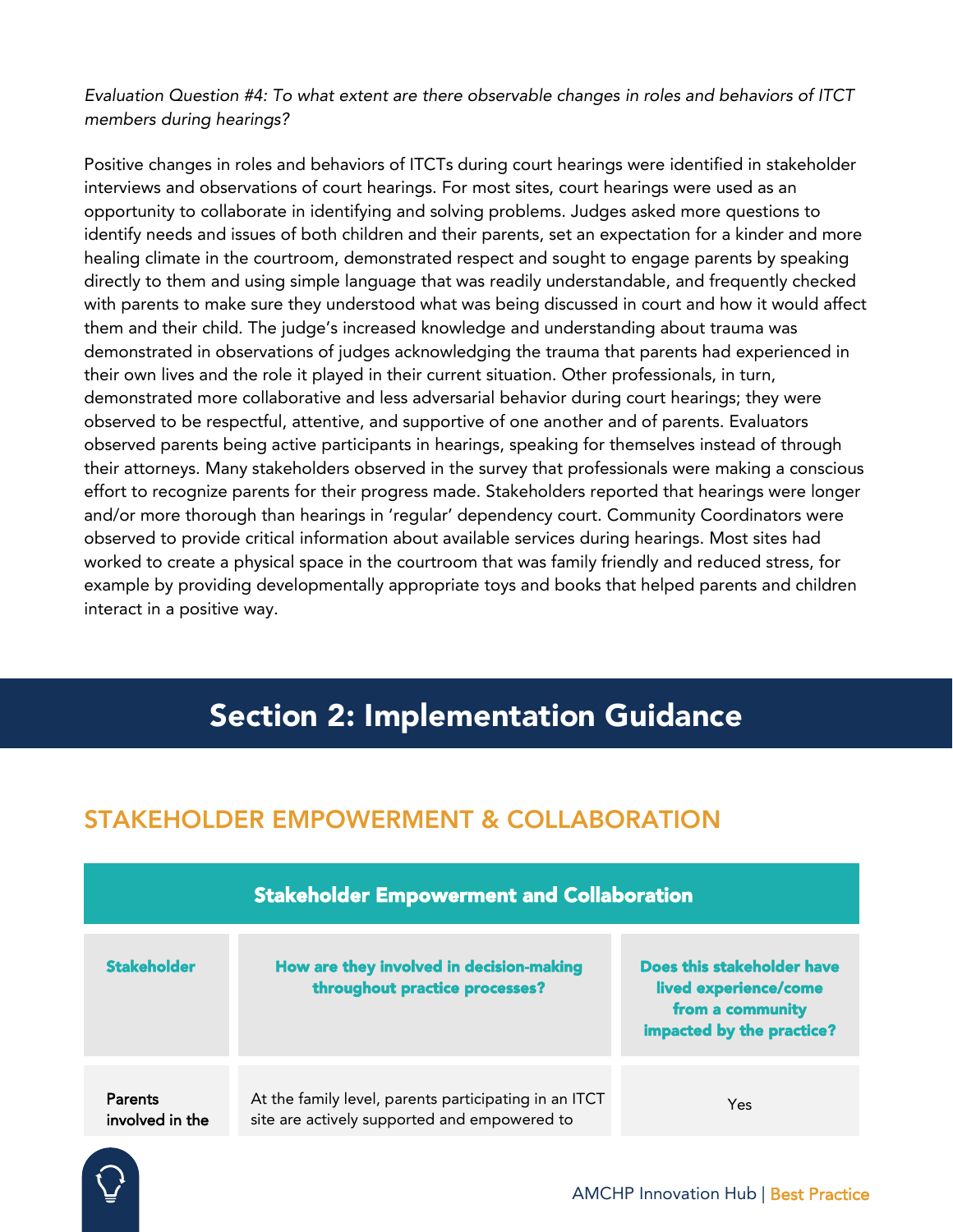#### child welfare system

engage in the child welfare case process, particularly by having their voice elevated in Family Team Meetings (FTMs). Parents are valued partners in the participatory planning and decision-making that takes place in FTMs. In this way, FTMs create a context in which a trusting relationship between the family and professionals is cultivated, which opens the door to open communication about the family's needs and challenges.

At the community/systems-level, parent engagement in the local Active Community Teams is highly encouraged and supported by the ITCP. The ITCP provides consultation and training to support parent engagement, including applying best practices for family engagement as defined by the Family Voices' Family Engagement in Systems Assessment Tool (FESAT). Additionally, the ITCP systematically seeks input and recommendations from its National Advisory Group for Parents' Voices, made up of parents and parent mentors (paraprofessionals) with lived experience in the child welfare system from across the country including participation in an ITCT.

At the family level, child welfare professionals participate in FTMs and Site Leadership Team Meetings. At the FTMs, the team engages in collaborative problem-solving as they work to prevent children's removal and placement in foster care; promote reunification and other lasting permanency outcomes; strengthen family protective factors including enduring, positive social connections; and protect and build safe, stable, and nurturing early relationships.

#### Child Welfare Professionals

At the community/systems level, child welfare professionals from frontline to supervisory actively participate in the Active Community Teams. In this way, they are involved in identifying and responding to gaps in the availability, accessibility, and alignment of services and supports for families and in installing new policies and procedures to reinforce and sustain best practices.

Varies; many child welfare professionals – particularly caseworkers - grew up in communities affected by child welfare protective services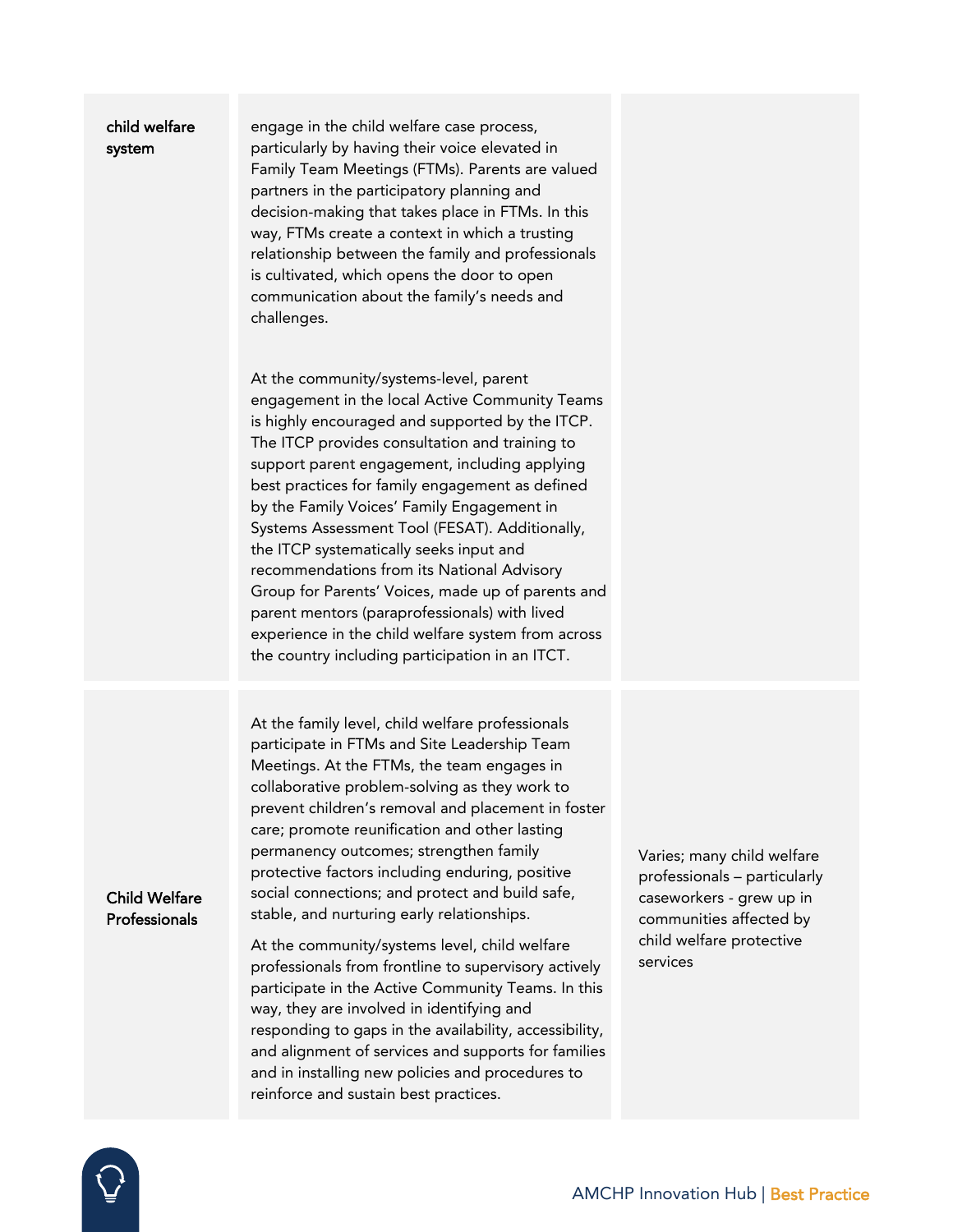| Judges/judicial<br>officers | At the national level, judicial consultants with<br>experience leading ITCTs, as well as experts from<br>the National Council of Juvenile and Family Court<br>Judges (NCJFCJ), participate in the ITCP's<br>national Leadership Team. They bring the judicial<br>perspective to the ITCP's strategic planning and<br>ensure key needs and considerations for judicial<br>stakeholders are represented. NCJFCJ is also an<br>important stakeholder in providing training to<br>ITCT judges and for disseminating information<br>about ITCTs to the broader field of dependency<br>court judges and judicial officers.                                                                                                                                                                                                                                                                                                                                                                                                                                         | No |
|-----------------------------|--------------------------------------------------------------------------------------------------------------------------------------------------------------------------------------------------------------------------------------------------------------------------------------------------------------------------------------------------------------------------------------------------------------------------------------------------------------------------------------------------------------------------------------------------------------------------------------------------------------------------------------------------------------------------------------------------------------------------------------------------------------------------------------------------------------------------------------------------------------------------------------------------------------------------------------------------------------------------------------------------------------------------------------------------------------|----|
| Attorneys                   | At the family level, parent and child attorneys<br>engage in collaborative problem-solving to drive<br>meaningful assessment of case progress and<br>development of case goals (in the context of<br>FTMs). Attorneys bring their perspective<br>particularly as it relates to the ethical<br>responsibilities inherent in legal representation. As<br>stakeholders in the work of ITCTs, their trust that<br>the program benefits their clients (children,<br>parents, child welfare agencies) must be gained<br>through relationship-building, information sharing<br>about the program's evidence, and reflective<br>discussions.<br>At the community/systems level, attorneys<br>participate in the local Active Community Teams.<br>At the national level, the American Bar Association<br>(ABA) Center on Children and the Law participates<br>in the ITCP's national Leadership Team. As<br>members of the Leadership Team, ABA represents<br>the professional concerns of the legal field and<br>informs key decisions about program activities that | No |

 $\overline{Q}$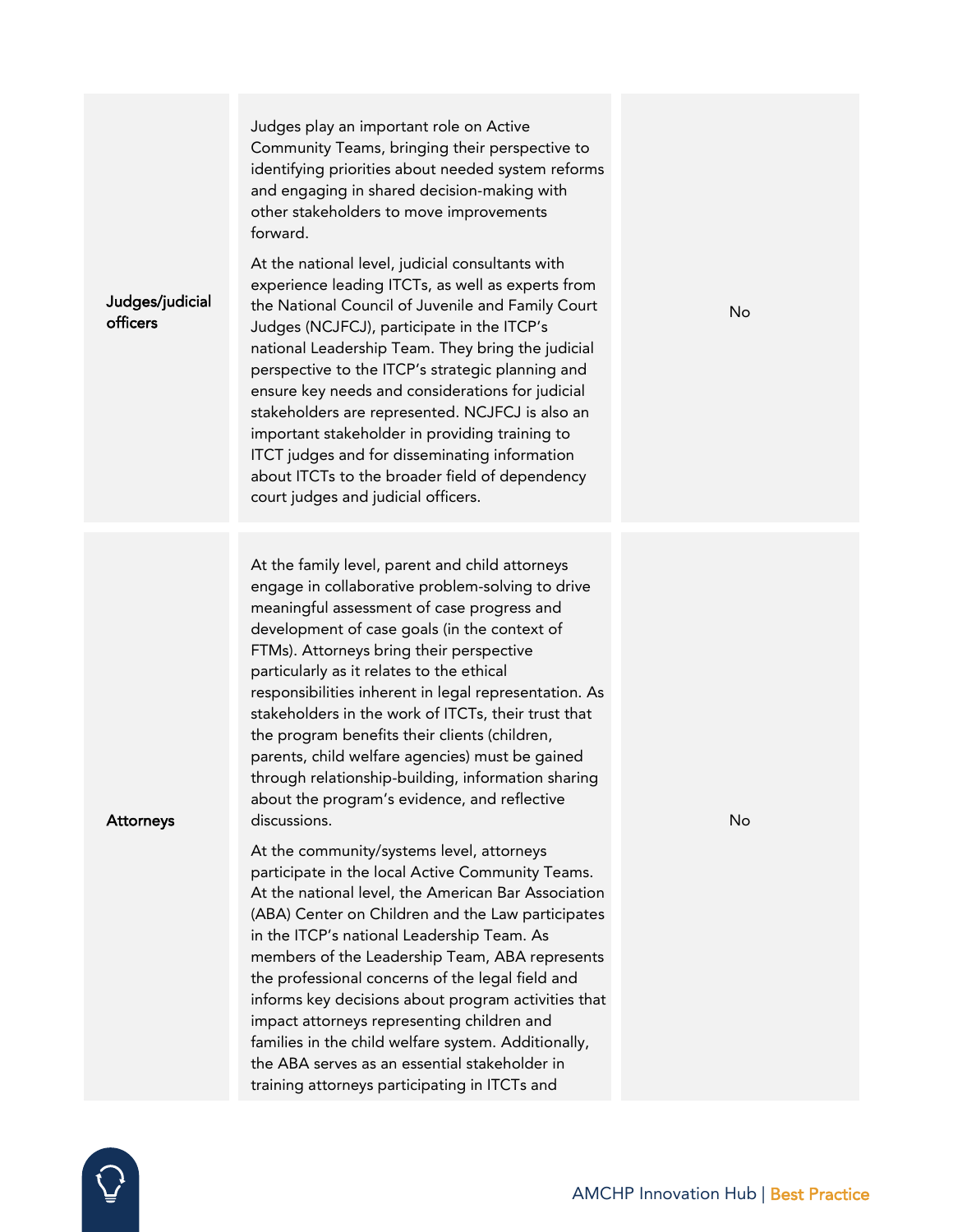disseminating information about ITCTs to the broader field of child welfare attorneys.

At the family level, IECMH providers commonly are active participants in FTMs and Site Leadership Team meetings. IECMH providers are critical community partners in providing the services that support the child's early caregiving relationships, including strengthening and repairing the parentchild relationship. At the FTMs, they assure the child and parents mental health is being addressed and facilitate reflective practice. IECMH providers bring their expertise in early childhood mental health 'to the table' to integrate the clinical perspective in case planning and decision-making. At the community/systems level, IECMH providers participate in the local Active Community Teams, bringing their knowledge and understanding of clinical needs and effective services for child welfare involved children and families (evidencebased interventions that are appropriate for very young children and their caregivers, clinical considerations specific to this age group, mental health expertise). In this way, they are vital to planning for building community capacity to better meet the needs of this population.

Burgeoning **Stakeholder** Involvement

IECMH

Providers who work with children and families

involved in the child welfare systems

> The ITCP has been and is continuing to support the building of linkages between ITCTs and maternal and child health services, programs, and systems. This includes building the child's medical home and aligning with the Maternal, Infant, and Early Childhood Home Visiting (MIECHV) and Early Childhood Comprehensive Systems program and grantees. The ITCP is developing resources to support these connections, including a tip-sheet and online tutorial for ITCT Community Coordinators to support outreach and relationship building with local home visiting programs.

No

No

As referred to above, the ITCP has a variety of structures and processes to ensure meaningful participation of the array of stakeholders salient to the SBCT approach. These comprise local Active

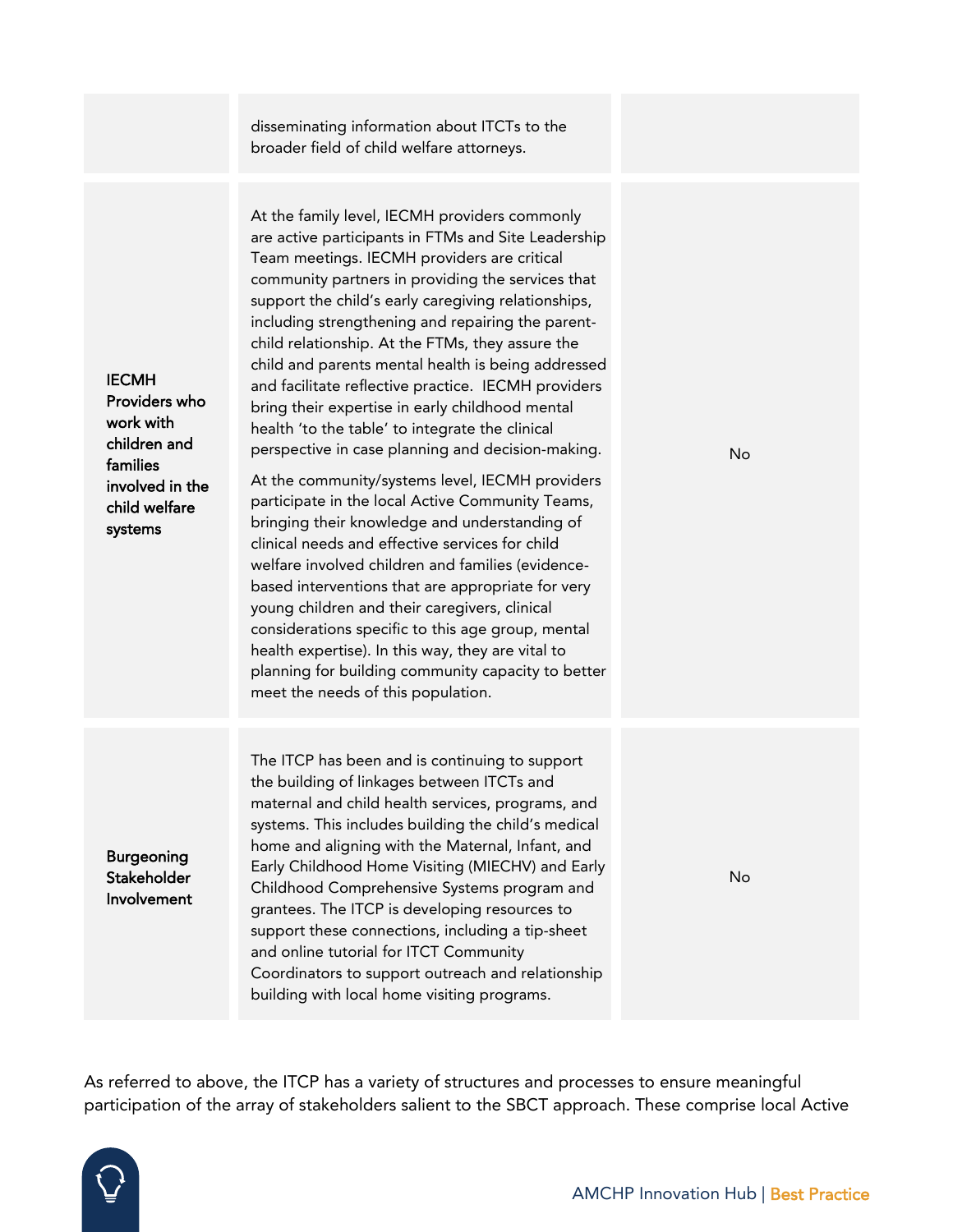Community Teams, Family Team Meetings (FTMs), the National Advisory Group for Parents' Voices, and the ITCP Leadership Team.

Parent Stakeholder Engagement: At this juncture, the ITCP is focusing on building processes to support the consistent and substantive engagement of stakeholders, with an emphasis on strengthening pathways for parent leadership. To systematically obtain and meaningfully integrate input and feedback from the National Advisory Group for Parents' Voices in carrying out the goals and objectives of the national program, ITCP leadership will define specific steps for obtaining and including the Advisory Group's input in our standard operating procedures for program activities and/or project workplans (e.g., resource development; interpreting findings for reporting). In this way, the ITCP will obtain regular, meaningful parent input and feedback that identifies and prioritizes the services and supports that families need, is responsive to parent insights into the challenges they face and does not unintentionally exacerbate inequities in terms of access to or quality of services/supports. In addition, the ITCP will be collaborating with Family Voices to strengthen parent engagement in leadership activities at the local, state, and national levels. Family Voices will provide expertise and share resources for promoting family leadership. They will provide consultation and training to ITCP staff on their framework for family engagement in systems, including specific guidance for parent mentoring activities that are key to promoting, enhancing, and sustaining family engagement in systems-level initiatives. Community Coordinators will receive training and consultative support on strategies for engaging parents in their Active Community Teams, with consideration of how these engagement strategies can also be applied to enrolling parents in their local ITCT program. Statewide Coordinators will also receive training on strategies for engaging parents in their State Advisory Group with follow-up consultation as needed.

Active Community Team Stakeholder Engagement: The Active Community Teams are designed to bring multidisciplinary and diverse stakeholders together to engage in decision-making and systems change at the local and county level. This stakeholder group comprises leaders and providers from community-based agencies and provider organizations across multiple service systems and sectors. The Active Community Team is instrumental in facilitating local, state, and national trainings to enhance community capacity to meet children and family needs with effective services, resources, and supports. Active Community Team members also engage in continuous quality improvement (CQI), reviewing trends and issues in the data on families served by the ITCT with state data. This CQI work emphasizes attention to racial and other health disparities and identifying strategies to address inequities.

Family Team Meeting Stakeholder Engagement: FTMs are a crucial method for stakeholders to work together to address barriers to needed supports and services. FTMs drive meaningful assessment of case progress and the development of case goals, in partnership with the parent, other family members, and all professional actors involved with the case. FTMs are in alignment with the SBCT approach when all members of the team view the case through a developmentally- and traumainformed decision-making lens and work in concert to elevate parents' voices and perspectives in the decision-making process.

### REPLICATION

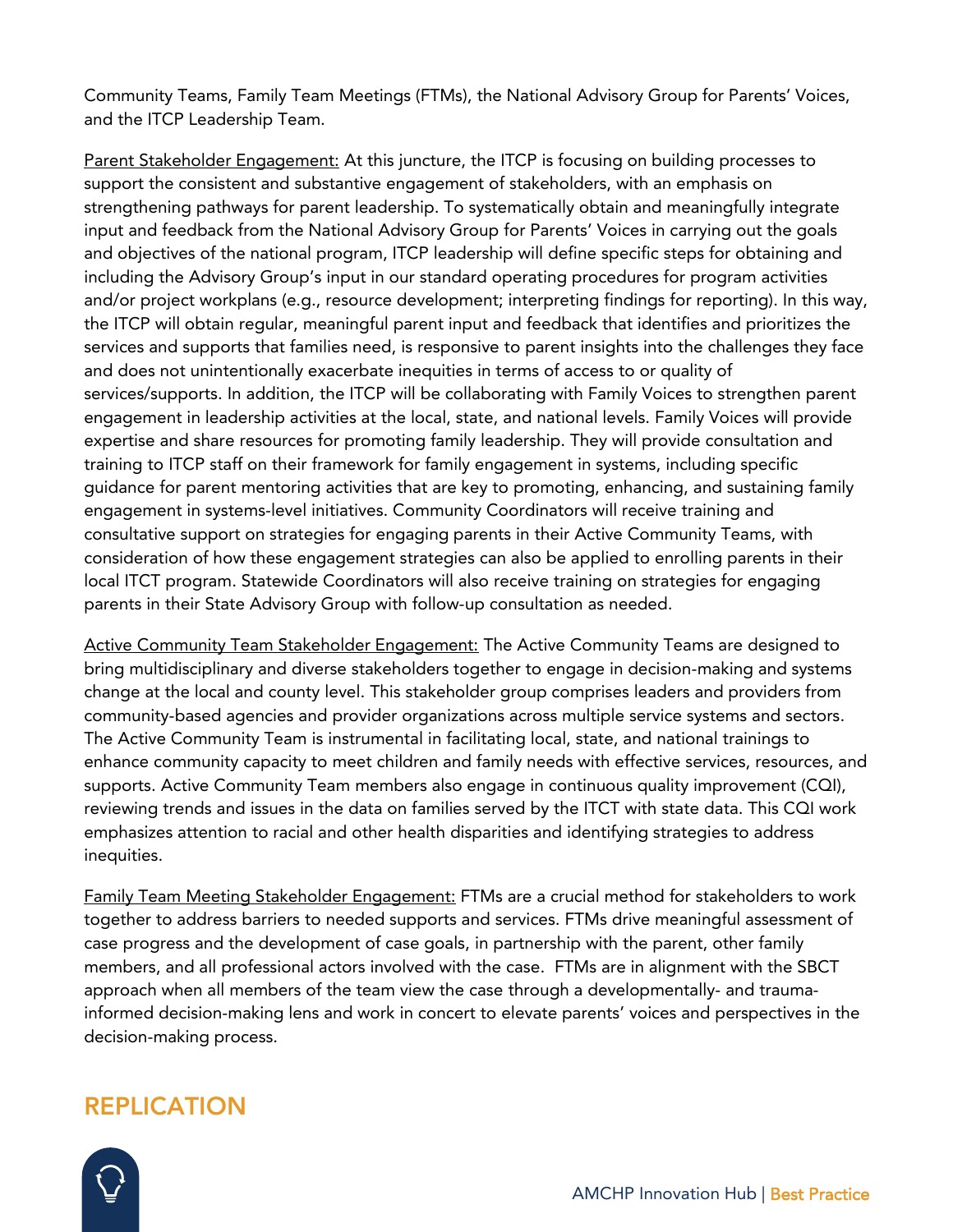Since the SBCT approach was first developed over 15 years ago it has been replicated at sites across the country. The first national multi-site evaluation assessed ten study sites and found improved identification of and services to address child's developmental and emotional needs, improved identification of and services to address parent needs, low maltreatment recurrence, and high rates of permanency within 12 months, among other positive findings.<sup>25,26</sup> Currently, there is a total of 106 ITCTs in 31 states that are operating at various stages of implementation (exploration, installation, initial implementation, and full implementation). The landscape of sites includes individual local jurisdictions/communities that are implementing an ITCT as well as state-level efforts to support implementation at multiple local sites. The state-level work is occurring in seven states: five states supporting uptake of ITCTs in at least 3 local sites that are early in the implementation process (Arkansas, New Jersey, Ohio, South Carolina, Washington) and two states that are supporting multiple established local sites (Florida, Tennessee).

At the state level, the ITCP is providing technical assistance focused on building the state-level infrastructure needed to provide ongoing support, leadership, and guidance to local ITCT sites. At the local site level, the ITCP provides training and technical assistance (T/TA) via a cadre of experienced Regional Field Specialists. This T/TA, which is designed to drive quality improvement and is based on principles of implementation and improvement science, engages local communities seeking to implement the approach in specialized content-driven and relationship-based T/TA. At the direct service level, the focus is on content-driven T/TA by building the knowledge and capacity of professionals to implement SBCT practices and procedures that better support very young children and families. At the systems level, the relationship-based T/TA focuses on supporting sites and states to engage in strategic planning that facilitates enduring practice and systems improvement, including advancing policies that promote and sustain the SBCT approach. The main methods of T/TA provided are collaborative learning models, which emphasize active engagement with peers for shared learning, problem-solving and solution-finding, and developing strong peer-to-peer networks. This method also incorporates 'action periods' for learners to put new knowledge, behaviors, and strategies into practice in-between learning sessions. Collaborative learning can be highly structured in terms of duration, frequency/length/timing of learning sessions, components, and participation or more flexible. The ITCP uses a variety of collaborative learning models (e.g., learning collaboratives, learning communities, and communities of practice).

### INTERNAL CAPACITY

#### **Site Leadership Team**

- Judge/Judicial Officer
- Court Administrator/Manager
- Child Welfare Agency Regional Director/Administrator
- ITCT-Community Coordinator

<sup>26</sup> Casanueva, C., Harris, Carr, C., Burfeind, C., and Smith, K. (2019). *Evaluation in multiple sites of the Safe Babies Court Team™ approach.* Child Welfare, 97(1), 85-107.



<sup>25</sup> Casanueva, C., Harris, S., Carr, C., Burfeind, C., and Smith, K. (2017). *Final evaluation report of the Quality Improvement Center for Research-Based Infant-Toddler Court Teams.* Research Triangle Park, NC: RTI International.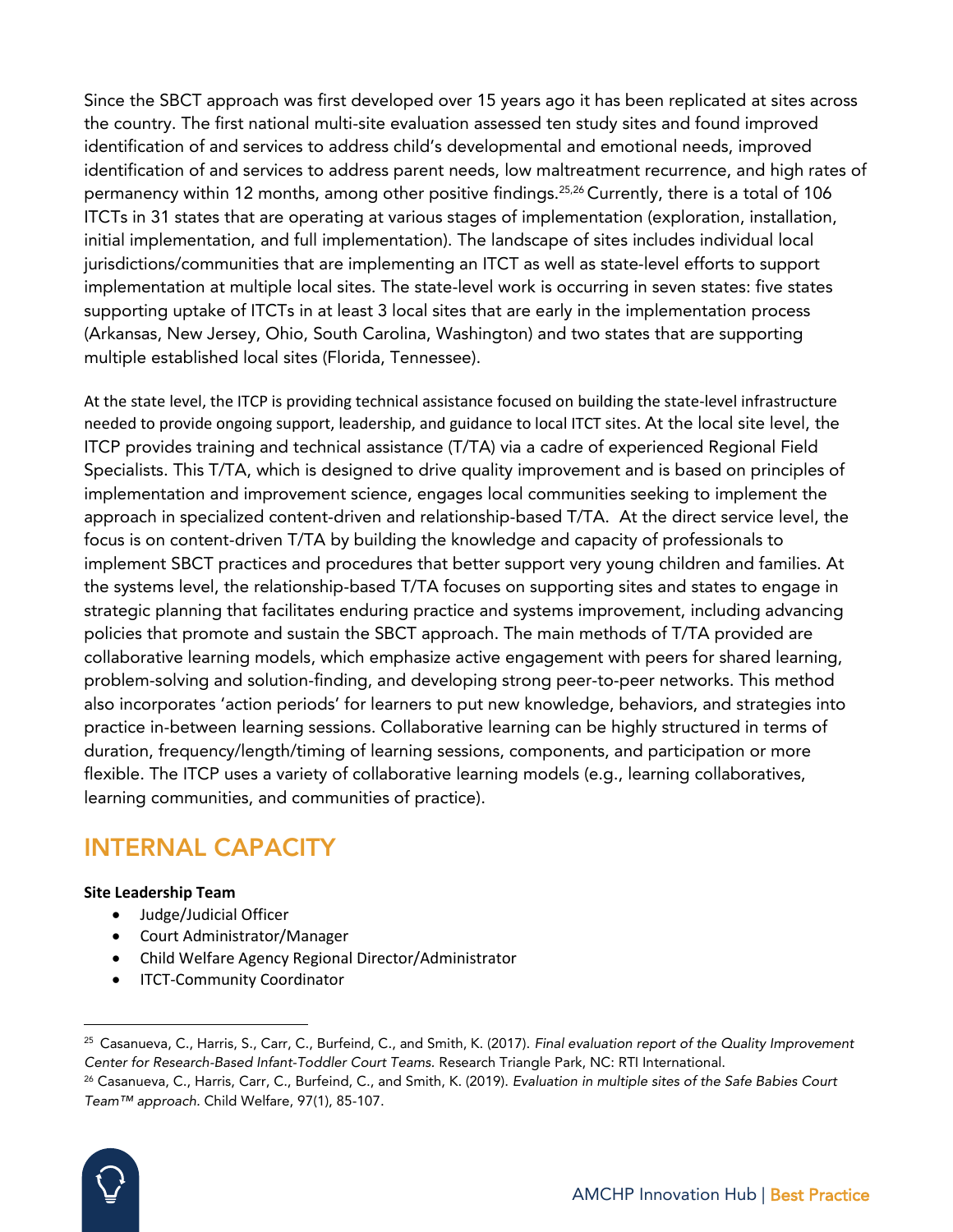• Other key system stakeholder(s)

### **Professionals Participating in the Family Team**

- ITCT-Community Coordinator
- Child Welfare Caseworker
- Child Attorney/Guardian ad Litem (GAL) and/or Court Appointed Special Advocate (CASA)
- Parent(s)' Attorney(s)
- Child Welfare Agency Attorney
- Parent Mentor/Peer Support (where available)
- Child and Parent Service Providers

#### **Other Project Staff**

• Data Analyst/Quality Improvement Staff - Part-Time

### **For state-level work, the State Team comprises a:**

- Program Manager
- Statewide Coordinator
- Quality Improvement Manager
- Data Analyst

# PRACTICE TIMELINE

| <b>Phase: Planning/Pre-Implementation</b>                                                                |                                     |                                                                                 |  |
|----------------------------------------------------------------------------------------------------------|-------------------------------------|---------------------------------------------------------------------------------|--|
| <b>Activity Description</b>                                                                              | <b>Time Needed</b>                  | <b>Responsible Party</b>                                                        |  |
| Focus on assessing fit with and readiness for<br>implementation                                          | Varies, generally<br>takes 6 months | The ITCP Senior Outreach<br>Specialist works with a                             |  |
| (1) Identify the fit with local values, culture, and<br>priorities                                       | (exploration)                       | core group of<br>community/local<br>stakeholders to assess fit<br>and readiness |  |
| (2) Identify system challenges, opportunities<br>including judicial, child welfare, and other<br>sectors |                                     |                                                                                 |  |
| (3) Map community assets to identify services,<br>gaps in services                                       |                                     |                                                                                 |  |
| (4) Identify funding opportunities, using the ITCP<br><b>Federal Funding Guide</b>                       |                                     |                                                                                 |  |

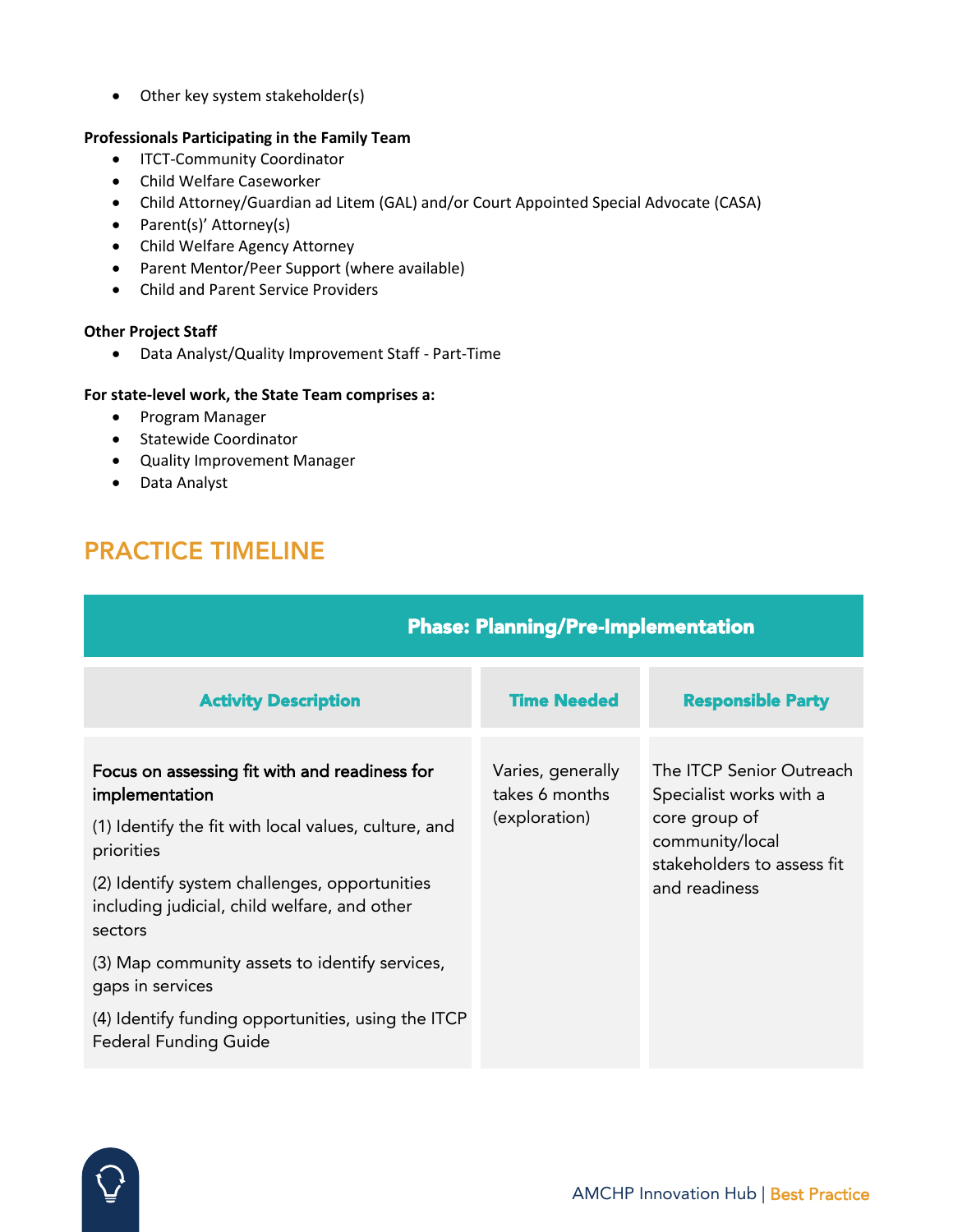| (5) Identify key stakeholders (local and state<br>level) who will commit to supporting the<br>initiative<br>(6) Identify the key local system stakeholders<br>who will commit to facilitative and administrative<br>leadership                                                                                                                                                                                                                                                                                                                                                                                                                                                                                                                                                                                                                                                                                                                                                                                        |                                             |                                                                                                                                                                                                                                                            |
|-----------------------------------------------------------------------------------------------------------------------------------------------------------------------------------------------------------------------------------------------------------------------------------------------------------------------------------------------------------------------------------------------------------------------------------------------------------------------------------------------------------------------------------------------------------------------------------------------------------------------------------------------------------------------------------------------------------------------------------------------------------------------------------------------------------------------------------------------------------------------------------------------------------------------------------------------------------------------------------------------------------------------|---------------------------------------------|------------------------------------------------------------------------------------------------------------------------------------------------------------------------------------------------------------------------------------------------------------|
| Focus on creating the foundation necessary to<br>initiate implementation<br>(1) Develop a strategic plan to build the<br>infrastructure (implementation drivers) that<br>will support effective implementation of the<br>SBCT approach including solidifying the Site<br>Leadership Team<br>(2) Provide Site Leadership Team with training<br>and support, so it is positioned to facilitate<br>effective implementation<br>(3) Launch Active Community Team with<br>trainings and support, so it is positioned to<br>carry out its functions<br>(4) Obtain funding to support implementation<br>and address gaps in services and resources<br>(ongoing throughout all stages of<br>implementation)<br>(5) Community Coordinator completes<br>onboarding and pre-service training<br>(6) Cross-sector professionals who will serve on<br>the Family Team(s) participate in<br>foundational training<br>(7) Conduct/complete case process mapping<br>(8) Develop/codify referral and other<br>administrative processes | Generally, 6-12<br>months<br>(installation) | <b>ITCP staff work</b><br>collaboratively with a core<br>group of community/local<br>stakeholders who<br>engaged in the<br>planning/pre-<br>implementation activities<br>and are ready to<br>commit/support<br>implementation (create<br>enabling context) |
|                                                                                                                                                                                                                                                                                                                                                                                                                                                                                                                                                                                                                                                                                                                                                                                                                                                                                                                                                                                                                       |                                             |                                                                                                                                                                                                                                                            |

### Phase: Implementation

Activity Description Time Needed Responsible Party

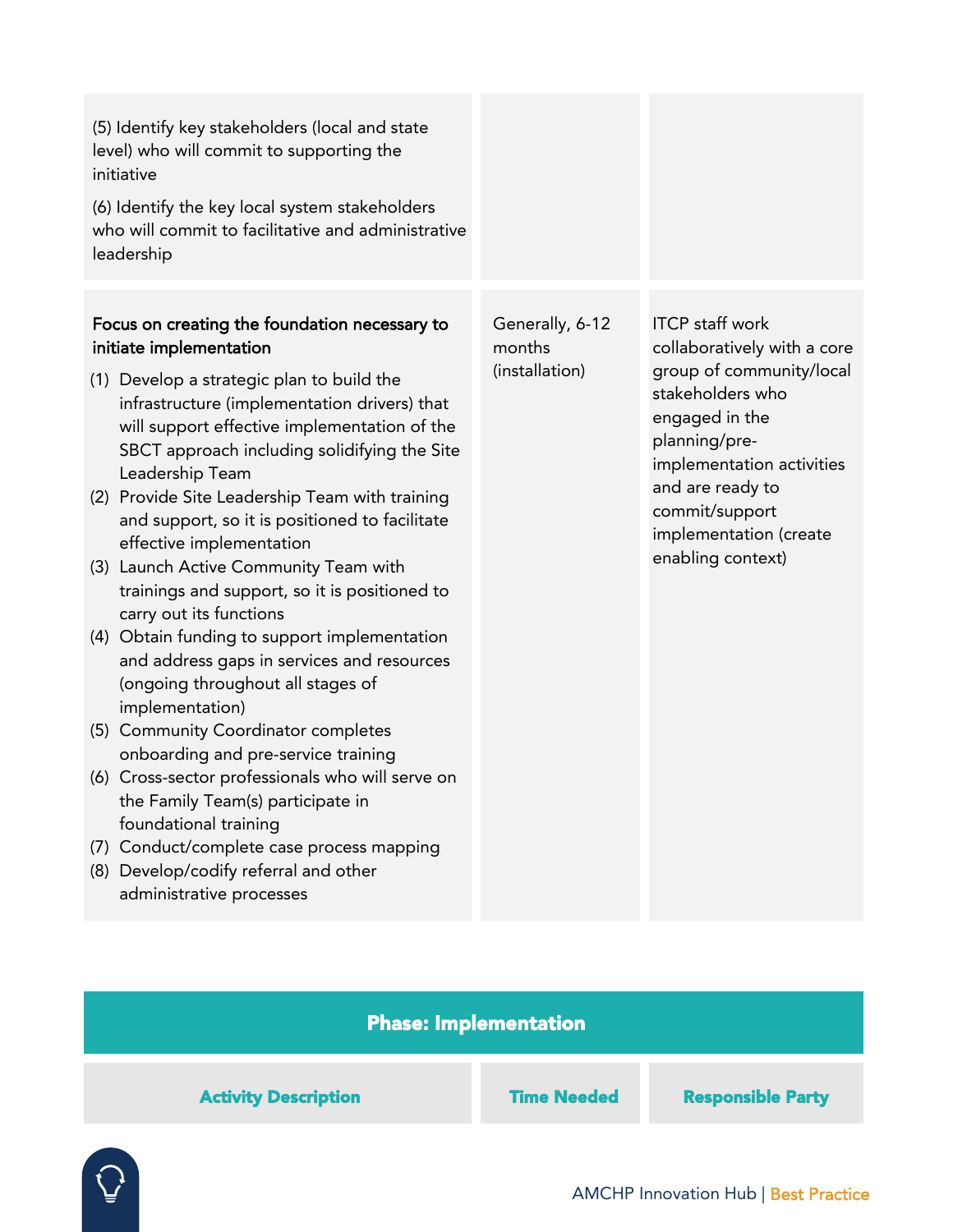### Focus on initial application of new knowledge, newly learned skills, and continuous improvement

(1) Host foundational training for community to formally launch initiative

(2) Launch program enrollment

(3) Initiate data collection to assess performance (ongoing performance measurement)

(4) Use data to target improvement through Continuous Quality Improvement

(5) Monitor and reinforce individual practice changes and systems changes through ongoing training and coaching on core components and protocols and policies to ensure the ITCT is being implemented as intended

(6) Attend to emergent needs and manage adaptive and technical challenges that emerge

(7) Document and share progress with community stakeholders and leaders

(8) Continue to use the ITCP Federal Funding Guide to identify and pursue funding sources, partnerships as needed

Generally, 12 months (initial implementation)

ITCP Regional Field Specialists, Quality Improvement Manager, and other key staff provide training and technical assistance to support initial implementation

Active Community Team

Site Leadership Team

Community Coordinator

Cross-sector professionals on the Family Team

| <b>Phase: Sustainability</b>                                                                                                                    |                                                |                                                                               |  |  |  |
|-------------------------------------------------------------------------------------------------------------------------------------------------|------------------------------------------------|-------------------------------------------------------------------------------|--|--|--|
| <b>Activity Description</b>                                                                                                                     | <b>Time Needed</b>                             | <b>Responsible Party</b>                                                      |  |  |  |
| Focus on maintaining fidelity and integration of<br>approach at the practice, organizational, and<br>community levels                           | Full<br>implementation<br>generally takes 2-   | <b>ITCP Regional Field</b><br>Specialists, Quality<br>Improvement Manager,    |  |  |  |
| (1) Engage in regular, periodic fidelity self-<br>assessment to sustain high fidelity practice at<br>the individual practice and systems levels | 4 years<br>Sustainability is<br>addressed from | and other key staff<br>provide<br>booster/requested<br>training and technical |  |  |  |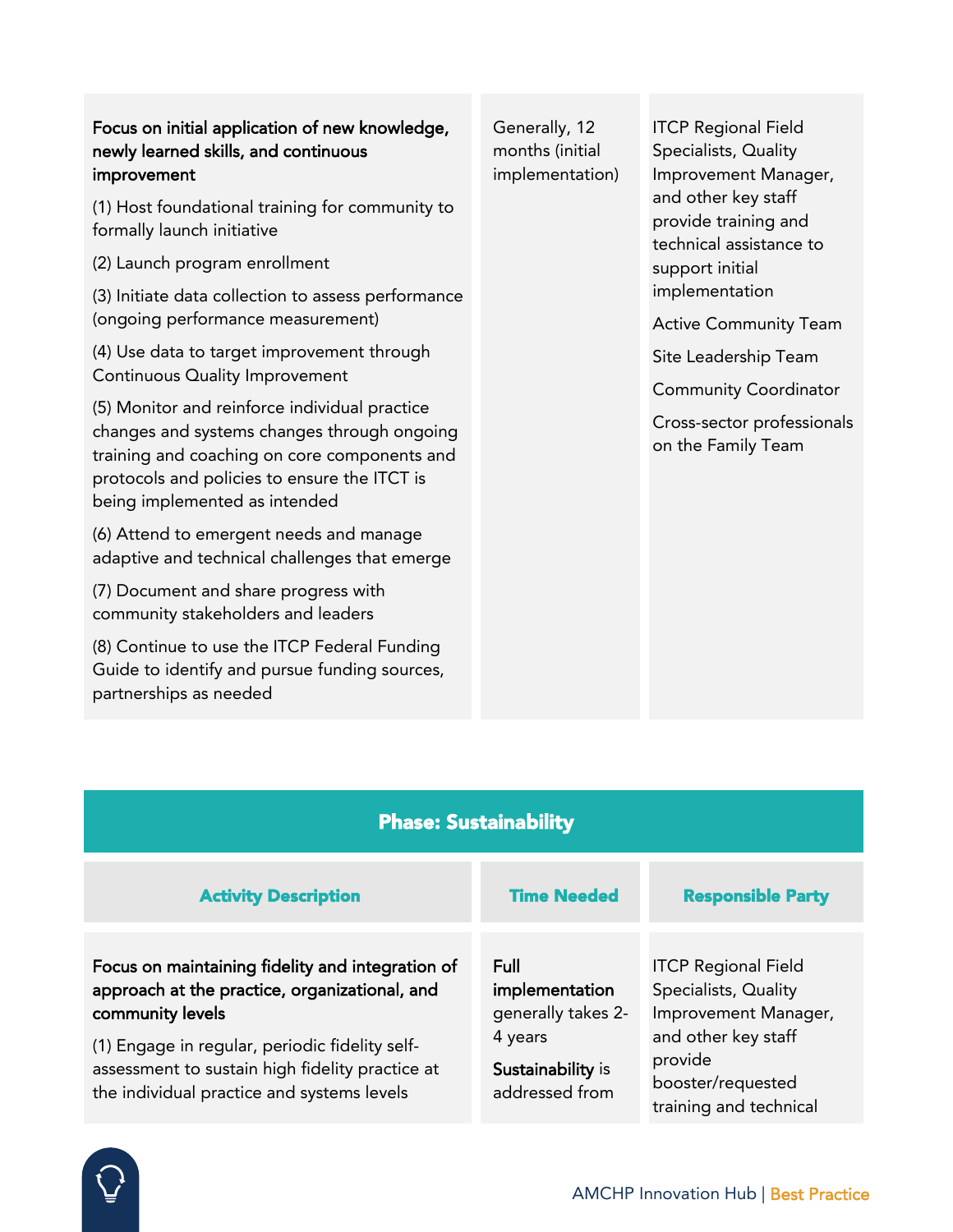(2) Attend to emergent needs and manage adaptive and technical challenges including turnover and drift

(3) Consider expanding to new courts/jurisdictions in community

(4) Document and share progress with stakeholders and leaders

(5) Continue to use the ITCP Federal Funding Guide to identify and pursue funding sources, partnerships as needed

PRACTICE COST

the outset, ongoing

assistance to support full implementation and sustainability

Active Community Team

Site Leadership Team

Community Coordinator

Cross-sector professionals on the Family Team

Implementing ITCTs in a local community typically costs ~\$8,500 per family. The recommended caseload is 20 families per community coordinator at any point in time; the per-family cost estimate is based on approximately 27 families served over the course of a year, which includes families whose cases may have closed and new families that enroll (see table). As sites expand to serve additional families, they may incur additional costs. For example, sites may need to hire a new child welfare caseworker or attorney that is dedicated to working with ITCT families if they are unable to reallocate existing staff. Most sites use a mix of local, state, federal, and/or philanthropic funding to finance and sustain the work. Examples of federal funding sources that ITCT sites have used include Title IV-E waiver, Title IV-B, Medicaid reimbursement, Temporary Assistance for Needy Families (TANF), and Court Improvement Program funds. The ITCP has developed a federal funding guide to assist local jurisdictions/communities in planning for implementation and sustainability (see Resources).

The cost per family is in addition to existing child welfare system costs (and do not include costs incurred by the ITCP provision of T/TA). Many sites leverage existing resources by repurposing some of the time of child welfare and judicial professionals-- including judges, attorneys, and case workers -- to better meet the needs of infants and toddlers and their families. Key cost drivers include:

- **Local site costs (\$7,500):** The primary cost for sites is to hire the Community Coordinator, a fulltime position. ITCT sites also typically pay for local travel, training for child welfare and judicial staff, and some sites use a full or part-time data analyst position to manage data input, monitoring, and quality assurance.
- **Wraparound services and supports (\$1,000):** Because ITCTs focus intensively on systematically identifying the needs of children and their families through timely screening and assessment and support access to services, more children and families utilize needed services. Services for *infant and toddlers* include regular well-child visits where children receive age-appropriate developmental screenings, immunizations, and developmental services and supports (e.g. early Intervention services and infant and early childhood mental health services). Services for *parents* include referral to high-quality, trauma-informed mental health and substance use disorder prevention and treatment services, primary and other needed health care services (e.g., postpartum care), and evidence-based parenting interventions. Although many of these services are covered through existing federal funding sources such as Medicaid, Children's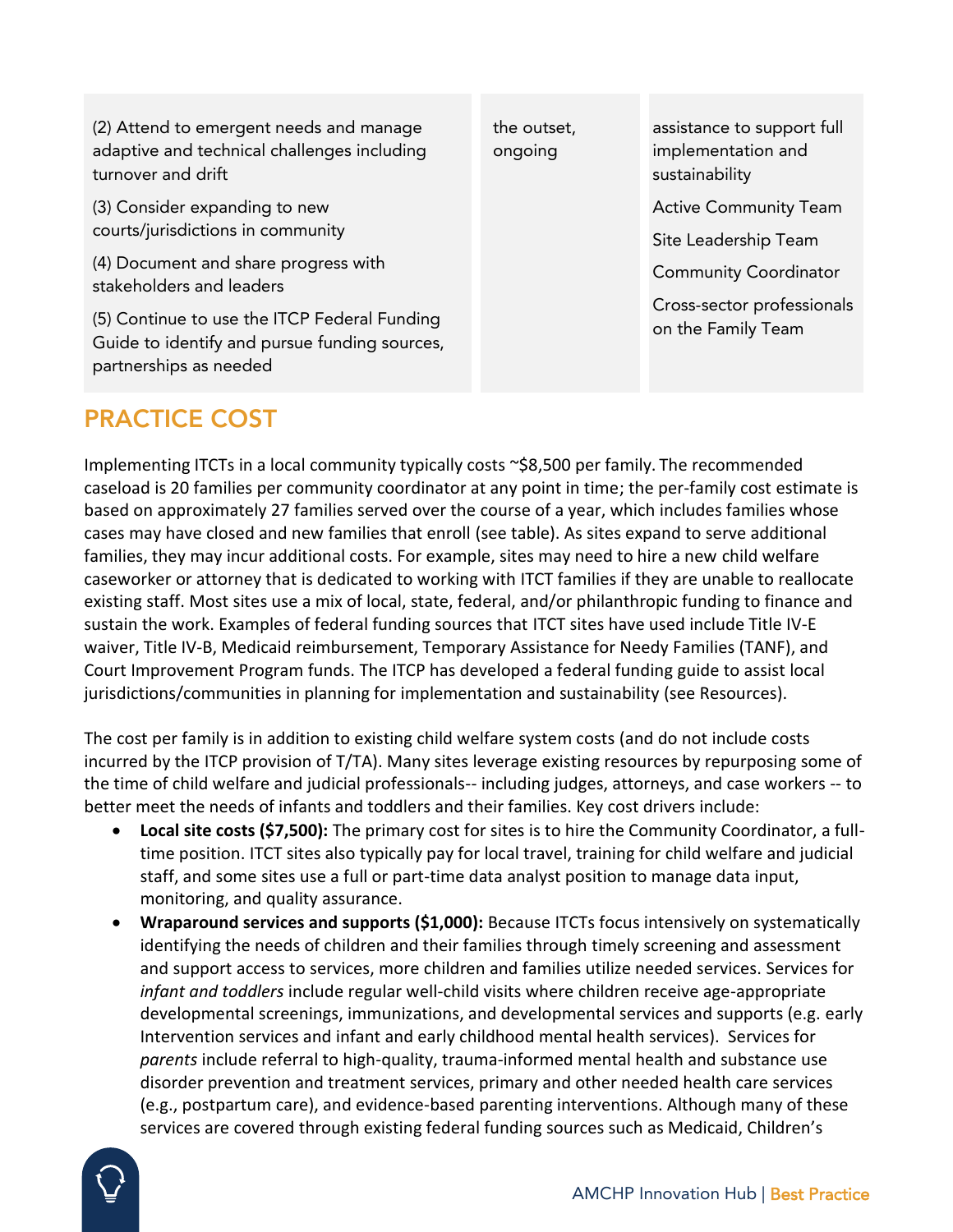Health Insurance Program (CHIP), or IDEA, Part C, the increased uptake of services for ITCT families represents an additional cost to local or state human services systems and are therefore included in our cost estimate.

Based on recent outcome evaluation data, ITCTs are estimated to generate over \$14,000 in public savings per family served, including \$12,000 in child welfare systems savings and \$2,000 in healthcare savings. This amount exceeds the projected per-family cost by 64%.

| <b>Budget</b>            |                                                                                                                                                                                                                   |                                    |              |  |
|--------------------------|-------------------------------------------------------------------------------------------------------------------------------------------------------------------------------------------------------------------|------------------------------------|--------------|--|
| <b>Activity/Ite</b><br>m | <b>Brief Description</b>                                                                                                                                                                                          | <b>Quantity</b>                    | <b>Total</b> |  |
| Local site<br>costs      | • Full time Community Coordinator<br>position<br>Local training<br>$\bullet$<br>Full or part-time data analyst position<br>$\bullet$<br>Wraparound services and supports for<br>$\bullet$<br>children and parents | \$8,500 per<br>family, per<br>year | \$227,000    |  |
|                          |                                                                                                                                                                                                                   | <b>Total Amount:</b>               | \$227,000.00 |  |

# LESSONS LEARNED

- During the exploration stage (planning) process, it is important to engage both wide-ranging local partners and stakeholders, as well as state-level stakeholders. This ensures the work is connected to existing initiatives and programs. State-level stakeholders include the administrative office of the court/court improvement program, the public defender's office, office of the child advocate, child welfare, public health including MIECHV and Early Childhood Comprehensive Systems, mental health, substance use, Medicaid, the state infant mental health association, parent advocacy groups, resource parent organizations, and other child and family policy and advocacy organizations.
- At the local level, cultivating a cadre of invested champions in the key systems (judiciary, child welfare, early childhood health and mental health) is critical – and takes time. These champions will serve on the local site leadership team and provide the facilitative support necessary for successful implementation.
- Ensure local maternal and child health program/services/system representation on the local Active Community Team to support health integration.
- The role of the ITCT Community Coordinator calls for strong relational and community organizing skills to facilitate collaboration/multi-system partnerships, linkages, and relationships.

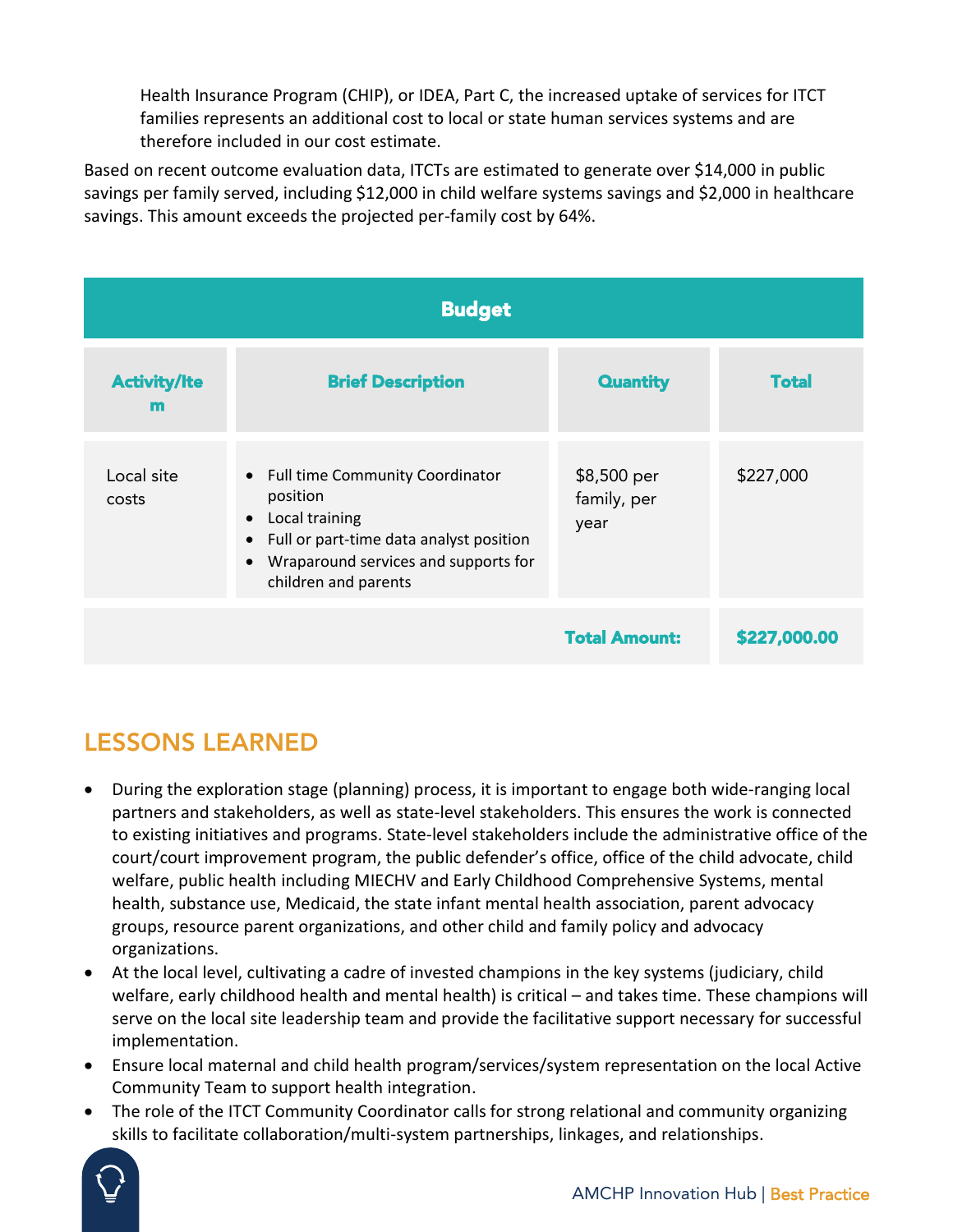- Building a meaningful and effective continuum of care must include prevention services for children and adults, including home visiting, as well as trauma-informed services and supports that effectively address adult mental health and substance use disorder needs.
- Begin planning for sustainability from the outset. This planning must identify short- and long-term financing but, equally important, must also focus on building the infrastructure and commitment to continuous monitoring and improvement for sustained impact over time.

### NEXT STEPS

The ITCP is currently developing a fidelity assessment tool and accompanying guidance and resources that will provide communities and states with a practical way to assess and improve alignment with the SBCT approach.

The ITCP is pursuing a multi-pronged expansion strategy to reach more children and families. This strategy focuses on building state-level capacity to implement and spread ITCTs. Towards this end, the ITCP is currently providing support to seven state teams to build the state-level infrastructure needed to provide ongoing support, leadership, and guidance to local ITCT sites. A major focus of this work is building support for policy and practice change at the state level needed to implement best practices for infants, toddlers, and their families who are at risk for involvement and who are involved in the child welfare system. ZERO TO THREE will be releasing a policy framework in 2021 that will be used to guide this work. An additional expansion strategy focuses on increasing reach at local sites by engaging local leadership in the strategic work to build the structure, procedures, and policies that support an increased caseload and that will sustain and build on the local expansion. The ITCP external evaluation is capturing implementation strategies for statewide and local expansion that will be analyzed and applied for efforts in the future.

The ITCP is working to expand its impact in improving access to comprehensive services and supports that prevent child welfare involvement and support infant and toddler healthy development for all children. A primary vehicle for this work is the Active Community Teams, as they mobilize community partnerships and collaboration to build integration and increased capacity for prevention services and supports essential to long-term health and well-being. This includes facilitating children having medical homes and supporting access and continuity of parents' primary health care, home visiting and other maternal and child health programs, legal services, housing, and supports/resources that address the social determinants of health.

# RESOURCES PROVIDED

About the Infant-Toddler Court Program: <https://www.zerotothree.org/resources/3066-about-the-national-infant-toddler-court-program> Infant-Toddler Court Program Sites: <https://www.zerotothree.org/resources/3115-hrsa-infant-toddler-court-program-sites> Supporting Sustainability for Infant-Toddler Court Teams: A Federal Funding Guide: [https://www.zerotothree.org/resources/3976-supporting-sustainability-for-infant-toddler-court](https://www.zerotothree.org/resources/3976-supporting-sustainability-for-infant-toddler-court-teams-a-federal-funding-guide)[teams-a-federal-funding-guide](https://www.zerotothree.org/resources/3976-supporting-sustainability-for-infant-toddler-court-teams-a-federal-funding-guide) The Safe Babies Court Team Approach: Featured Resources